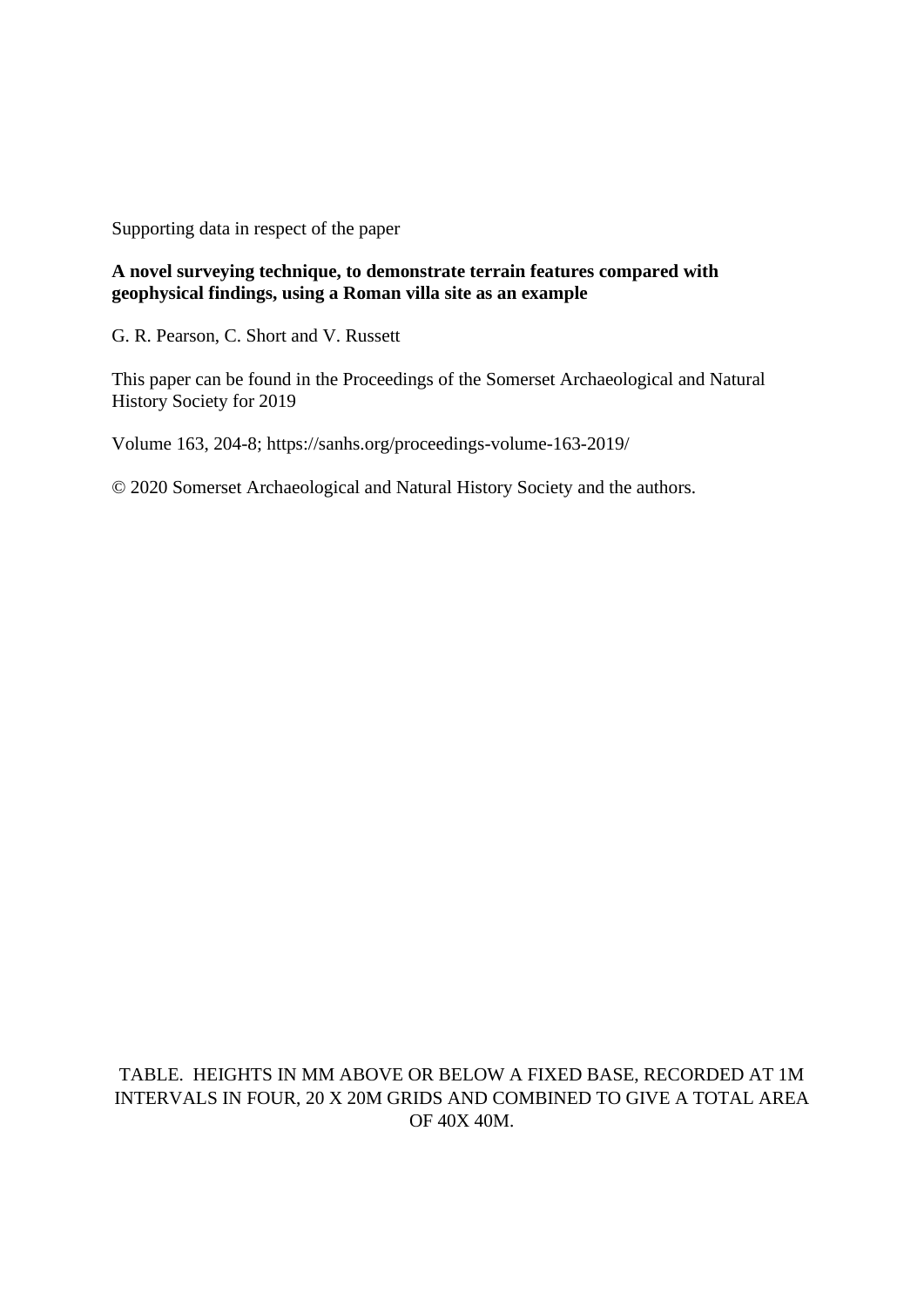| Xm          | Ym                      | Zmm | Xm             | Ym               | Zmm | Xm             | Ym             | Zmm |
|-------------|-------------------------|-----|----------------|------------------|-----|----------------|----------------|-----|
| 0           | 0                       | 153 | $\mathbf{1}$   | $\pmb{0}$        | 211 | $\overline{2}$ | 0              | 240 |
| 0           | $\mathbf{1}$            | 145 | $\mathbf{1}$   | $\mathbf 1$      | 191 | $\overline{2}$ | $\mathbf{1}$   | 229 |
| 0           | $\overline{2}$          | 148 | $\mathbf{1}$   | $\overline{2}$   | 212 | $\overline{2}$ | $\overline{2}$ | 219 |
| $\pmb{0}$   | 3                       | 138 | $\mathbf 1$    | 3                | 188 | $\overline{2}$ | 3              | 193 |
| 0           | $\overline{\mathbf{4}}$ | 122 | $\mathbf 1$    | $\pmb{4}$        | 197 | $\overline{2}$ | 4              | 182 |
| $\pmb{0}$   | 5                       | 201 | $\mathbf{1}$   | 5                | 227 | $\overline{2}$ | 5              | 220 |
| 0           | 6                       | 195 | $\mathbf 1$    | $\boldsymbol{6}$ | 211 | $\overline{2}$ | 6              | 209 |
| 0           | $\overline{7}$          | 194 | $\mathbf 1$    | $\overline{7}$   | 201 | $\overline{2}$ | $\overline{7}$ | 182 |
| $\pmb{0}$   | 8                       | 200 | $\mathbf{1}$   | $\bf 8$          | 210 | $\overline{2}$ | 8              | 188 |
| $\pmb{0}$   | 9                       | 202 | $\mathbf{1}$   | 9                | 228 | $\overline{2}$ | 9              | 195 |
| $\mathbf 0$ | 10                      | 199 | $\mathbf 1$    | 10               | 213 | $\mathbf 2$    | 10             | 193 |
| $\pmb{0}$   | 11                      | 221 | $\mathbf{1}$   | 11               | 241 | $\overline{2}$ | 11             | 209 |
| 0           | 12                      | 248 | $\mathbf 1$    | 12               | 220 | $\overline{c}$ | 12             | 213 |
| $\mathbf 0$ | 13                      | 259 | $\mathbf{1}$   | 13               | 233 | $\overline{2}$ | 13             | 221 |
| $\pmb{0}$   | 14                      | 286 | $\mathbf{1}$   | 14               | 235 | $\overline{2}$ | 14             | 230 |
| $\pmb{0}$   | 15                      | 330 | $\mathbf 1$    | 15               | 245 | $\overline{2}$ | 15             | 254 |
| $\mathbf 0$ | 16                      | 255 | $\mathbf{1}$   | 16               | 266 | $\overline{2}$ | 16             | 284 |
| $\pmb{0}$   | 17                      | 203 | $\mathbf{1}$   | 17               | 241 | $\overline{2}$ | 17             | 304 |
| 0           | 18                      | 208 | $\mathbf{1}$   | 18               | 284 | $\overline{2}$ | 18             | 352 |
| 0           | 19                      | 214 | $\mathbf 1$    | 19               | 357 | $\mathbf 2$    | 19             | 414 |
| 0           | 20                      | 248 | $\mathbf 1$    | 20               | 410 | $\overline{2}$ | 20             | 465 |
| $\mathsf 0$ | 21                      | 239 | $\mathbf{1}$   | 21               | 433 | $\overline{2}$ | 21             | 480 |
| $\pmb{0}$   | 22                      | 426 | $\mathbf{1}$   | 22               | 483 | $\overline{2}$ | 22             | 492 |
| 0           | 23                      | 467 | $\mathbf{1}$   | 23               | 497 | $\overline{2}$ | 23             | 505 |
| 0           | 24                      | 466 | $\mathbf{1}$   | 24               | 497 | $\mathbf 2$    | 24             | 514 |
| $\mathbf 0$ | 25                      | 462 | $\mathbf{1}$   | 25               | 513 | $\overline{2}$ | 25             | 515 |
| 0           | 26                      | 496 | $\mathbf{1}$   | 26               | 537 | $\overline{2}$ | 26             | 533 |
| 0           | 27                      | 517 | $\mathbf{1}$   | 27               | 544 | $\overline{2}$ | 27             | 532 |
| $\pmb{0}$   | 28                      | 558 | $\mathbf{1}$   | 28               | 562 | $\overline{2}$ | 28             | 545 |
| 0           | 29                      | 596 | $\mathbf 1$    | 29               | 608 | $\overline{c}$ | 29             | 562 |
| $\mathbf 0$ | 30                      | 600 | $\overline{1}$ | 30               | 612 | $\overline{2}$ | 30             | 549 |
| 0           | 31                      | 609 | 1              | 31               | 616 | $\overline{2}$ | 31             | 537 |
| 0           | 32                      | 613 | $\mathbf 1$    | 32               | 633 | $\overline{2}$ | 32             | 580 |
| 0           | 33                      | 606 | $\mathbf 1$    | 33               | 622 | $\overline{2}$ | 33             | 574 |
| 0           | 34                      | 558 | 1              | 34               | 570 | $\overline{2}$ | 34             | 506 |
| 0           | 35                      | 468 | $\mathbf 1$    | 35               | 468 | $\overline{2}$ | 35             | 486 |
| 0           | 36                      | 371 | 1              | 36               | 436 | $\overline{2}$ | 36             | 539 |
| $\pmb{0}$   | 37                      | 394 | $\mathbf 1$    | 37               | 467 | $\overline{2}$ | 37             | 624 |
| 0           | 38                      | 496 | $\mathbf 1$    | 38               | 539 | $\mathbf 2$    | 38             | 749 |
| 0           | 39                      | 599 | 1              | 39               | 664 | $\overline{2}$ | 39             | 843 |
| 0           | 40                      | 622 | $\mathbf 1$    | 40               | 763 | $\overline{2}$ | 40             | 910 |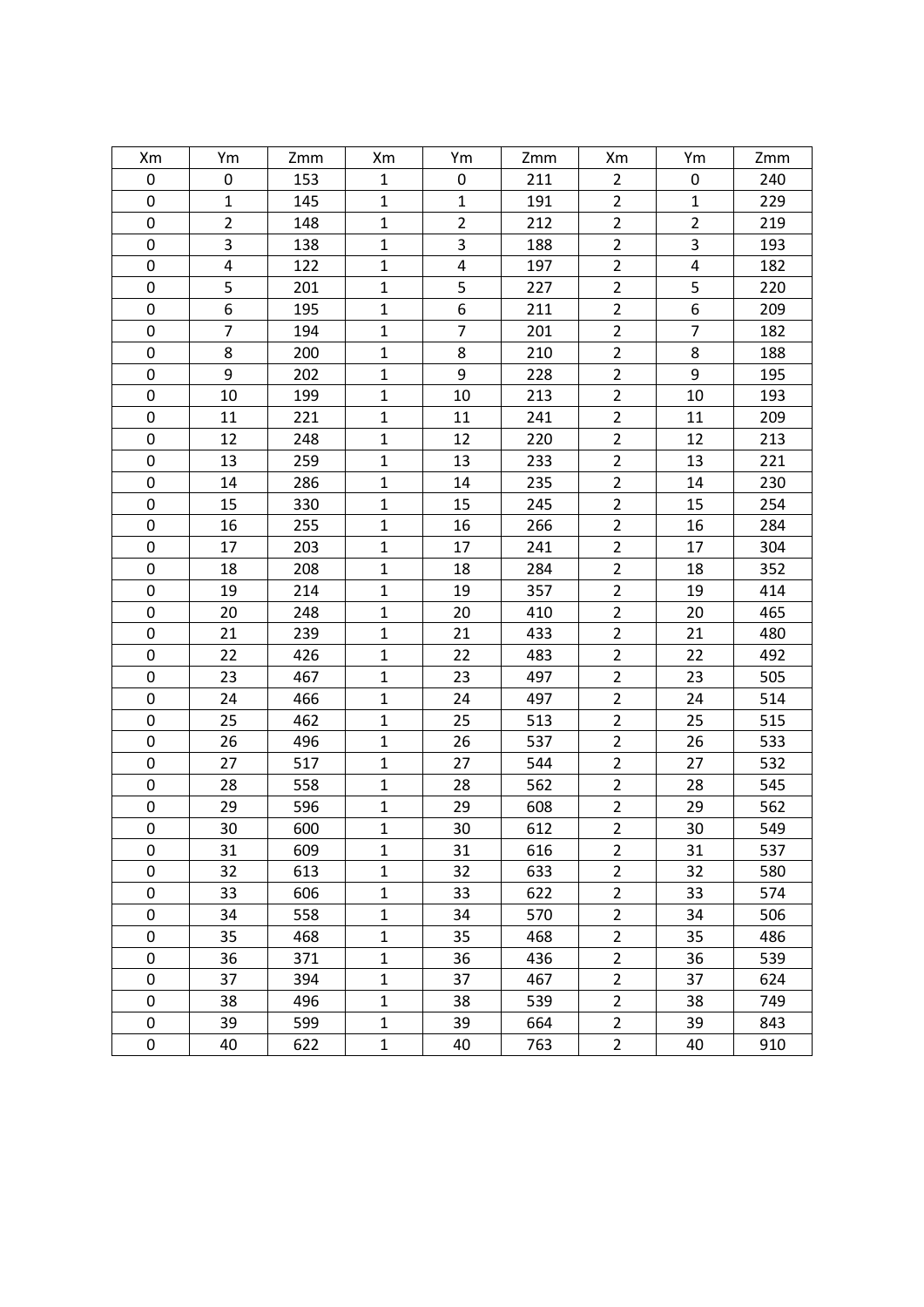| Xm             | Ym             | Zmm | Xm                      | Ym               | Zmm | Xm                      | Ym             | Zmm |
|----------------|----------------|-----|-------------------------|------------------|-----|-------------------------|----------------|-----|
| 3              | 0              | 264 | 4                       | $\pmb{0}$        | 299 | 5                       | 0              | 344 |
| $\overline{3}$ | $\mathbf{1}$   | 233 | $\overline{\mathbf{4}}$ | $\mathbf 1$      | 266 | 5                       | $\mathbf{1}$   | 295 |
| 3              | $\overline{2}$ | 229 | 4                       | $\overline{2}$   | 240 | 5                       | $\overline{2}$ | 246 |
| 3              | 3              | 214 | 4                       | 3                | 231 | 5                       | 3              | 225 |
| $\overline{3}$ | $\pmb{4}$      | 178 | 4                       | $\pmb{4}$        | 186 | 5                       | 4              | 174 |
| 3              | 5              | 207 | 4                       | 5                | 195 | 5                       | 5              | 181 |
| 3              | 6              | 184 | 4                       | $\boldsymbol{6}$ | 169 | 5                       | 6              | 195 |
| 3              | $\overline{7}$ | 144 | 4                       | $\overline{7}$   | 129 | 5                       | $\overline{7}$ | 157 |
| $\overline{3}$ | 8              | 133 | 4                       | $\bf 8$          | 86  | 5                       | 8              | 158 |
| 3              | 9              | 121 | 4                       | 9                | 113 | 5                       | 9              | 138 |
| $\overline{3}$ | 10             | 134 | 4                       | 10               | 149 | 5                       | 10             | 168 |
| $\overline{3}$ | 11             | 153 | 4                       | 11               | 199 | 5                       | 11             | 190 |
| 3              | 12             | 193 | 4                       | 12               | 235 | 5                       | 12             | 217 |
| $\overline{3}$ | 13             | 217 | $\overline{\mathbf{4}}$ | 13               | 288 | $\overline{\mathbf{5}}$ | 13             | 296 |
| 3              | 14             | 245 | 4                       | 14               | 344 | 5                       | 14             | 356 |
| 3              | 15             | 280 | 4                       | 15               | 363 | 5                       | 15             | 378 |
| $\overline{3}$ | 16             | 298 | $\overline{\mathbf{4}}$ | 16               | 372 | $\overline{\mathbf{5}}$ | 16             | 371 |
| $\overline{3}$ | 17             | 318 | 4                       | 17               | 359 | 5                       | 17             | 328 |
| $\overline{3}$ | 18             | 335 | 4                       | 18               | 318 | 5                       | 18             | 306 |
| 3              | 19             | 370 | 4                       | 19               | 328 | 5                       | 19             | 298 |
| 3              | 20             | 434 | 4                       | 20               | 372 | 5                       | 20             | 300 |
| 3              | 21             | 445 | 4                       | 21               | 375 | 5                       | 21             | 317 |
| $\overline{3}$ | 22             | 460 | $\overline{\mathbf{4}}$ | 22               | 386 | $\overline{\mathbf{5}}$ | 22             | 332 |
| $\overline{3}$ | 23             | 449 | 4                       | 23               | 389 | 5                       | 23             | 353 |
| 3              | 24             | 467 | 4                       | 24               | 486 | 5                       | 24             | 339 |
| 3              | 25             | 459 | $\overline{\mathbf{4}}$ | 25               | 394 | 5                       | 25             | 329 |
| $\overline{3}$ | 26             | 467 | 4                       | 26               | 387 | 5                       | 26             | 338 |
| 3              | 27             | 463 | 4                       | 27               | 386 | 5                       | 27             | 324 |
| 3              | 28             | 475 | 4                       | 28               | 396 | 5                       | 28             | 336 |
| $\overline{3}$ | 29             | 474 | 4                       | 29               | 418 | 5                       | 29             | 385 |
|                | 30             | 465 | 4                       | 30               | 429 | $\overline{5}$          | 30             | 396 |
| 3              | 31             | 488 | 4                       | 31               | 435 | 5                       | 31             | 393 |
| 3              | 32             | 497 | 4                       | 32               | 418 | 5                       | 32             | 393 |
| 3              | 33             | 486 | 4                       | 33               | 447 | 5                       | 33             | 417 |
| 3              | 34             | 480 | 4                       | 34               | 467 | 5                       | 34             | 439 |
| 3              | 35             | 541 | 4                       | 35               | 551 | 5                       | 35             | 575 |
| 3              | 36             | 721 | 4                       | 36               | 744 | 5                       | 36             | 737 |
| 3              | 37             | 835 | 4                       | 37               | 874 | 5                       | 37             | 879 |
| 3              | 38             | 896 | 4                       | 38               | 937 | 5                       | 38             | 905 |
| 3              | 39             | 945 | 4                       | 39               | 967 | 5                       | 39             | 922 |
| 3              | 40             | 953 | 4                       | 40               | 984 | 5                       | 40             | 932 |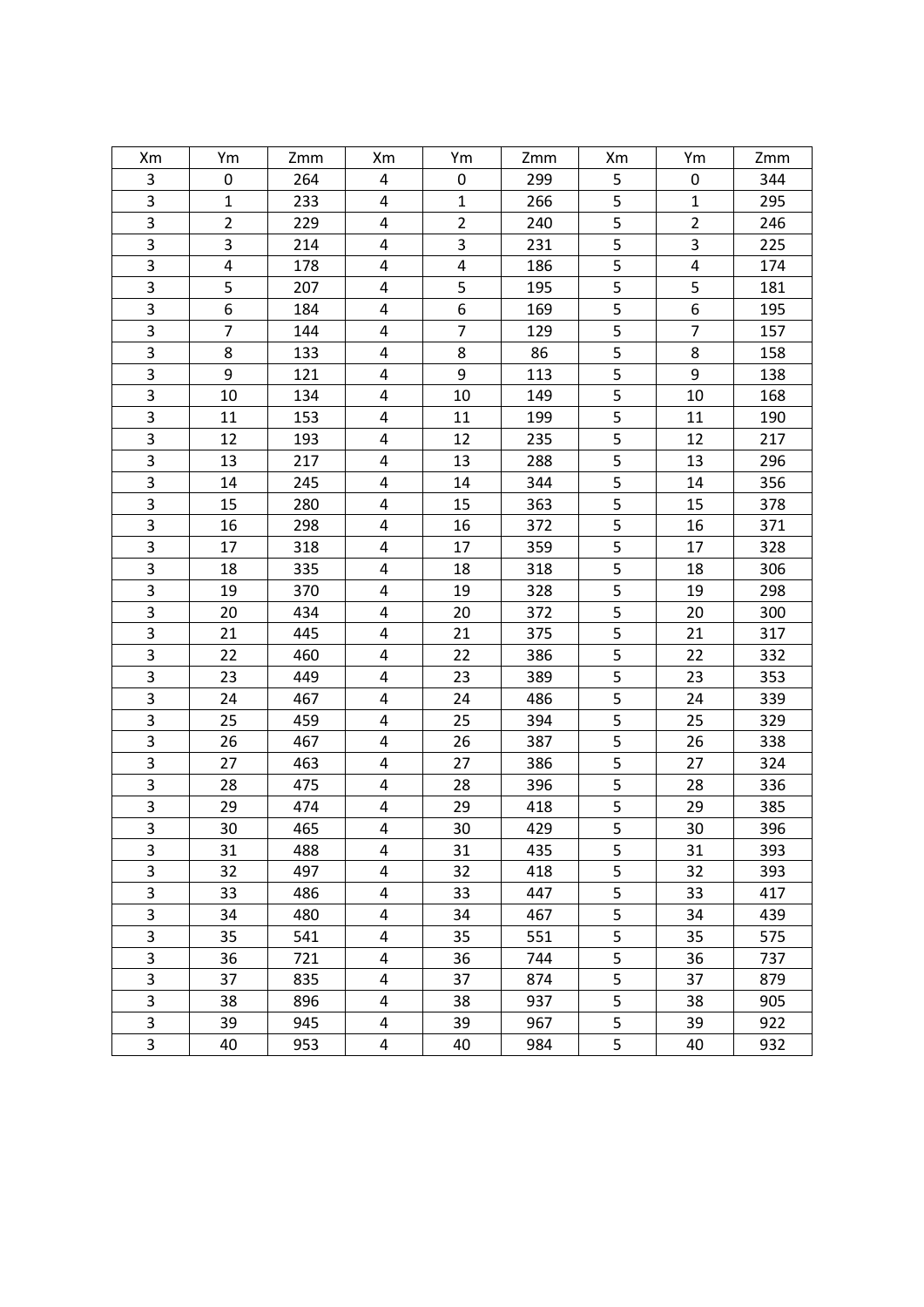| Xm             | Ym             | Zmm | Xm                       | Ym               | Zmm   | Xm             | Ym             | Zmm          |
|----------------|----------------|-----|--------------------------|------------------|-------|----------------|----------------|--------------|
| 6              | 0              | 355 | $\overline{7}$           | $\pmb{0}$        | 302   | 8              | 0              | 202          |
| 6              | $\mathbf{1}$   | 292 | $\overline{7}$           | $\mathbf 1$      | 238   | 8              | $\mathbf{1}$   | 170          |
| 6              | $\overline{2}$ | 261 | $\overline{7}$           | $\overline{2}$   | 210   | 8              | $\overline{2}$ | 117          |
| 6              | 3              | 241 | $\overline{7}$           | 3                | 193   | 8              | 3              | 84           |
| 6              | $\pmb{4}$      | 170 | $\overline{7}$           | $\pmb{4}$        | 126   | 8              | 4              | 45           |
| 6              | 5              | 166 | $\overline{7}$           | 5                | 100   | 8              | 5              | 14           |
| 6              | 6              | 216 | $\overline{7}$           | $\boldsymbol{6}$ | 131   | 8              | 6              | 35           |
| 6              | $\overline{7}$ | 223 | $\overline{\mathcal{I}}$ | $\overline{7}$   | 169   | 8              | $\overline{7}$ | 49           |
| 6              | 8              | 184 | $\overline{7}$           | 8                | 84    | 8              | 8              | $-3$         |
| 6              | 9              | 163 | $\overline{7}$           | $\boldsymbol{9}$ | 88    | 8              | 9              | $-150$       |
| 6              | $10\,$         | 136 | $\overline{7}$           | 10               | $-42$ | 8              | 10             | $-270$       |
| 6              | 11             | 156 | $\overline{7}$           | 11               | $-27$ | 8              | 11             | $-297$       |
| 6              | 12             | 178 | $\overline{7}$           | 12               | 50    | 8              | 12             | $-235$       |
| $\overline{6}$ | 13             | 225 | $\overline{7}$           | 13               | 95    | 8              | 13             | $-90$        |
| 6              | 14             | 280 | $\overline{7}$           | 14               | 108   | 8              | 14             | $-51$        |
| 6              | 15             | 283 | $\overline{7}$           | 15               | 90    | 8              | 15             | $-52$        |
| $\overline{6}$ | 16             | 287 | $\overline{7}$           | 16               | 56    | 8              | 16             | $-104$       |
| 6              | 17             | 255 | $\overline{7}$           | 17               | 78    | 8              | 17             | $-99$        |
| 6              | 18             | 252 | $\overline{7}$           | 18               | 130   | 8              | 18             | $-64$        |
| 6              | 19             | 236 | $\overline{7}$           | 19               | 128   | 8              | 19             | $-24$        |
| 6              | 20             | 249 | $\overline{7}$           | 20               | 113   | 8              | 20             | $-10$        |
| 6              | 21             | 228 | $\overline{7}$           | 21               | 92    | 8              | 21             | $\mathbf{1}$ |
| 6              | 22             | 250 | $\overline{7}$           | 22               | 121   | 8              | 22             | 47           |
| 6              | 23             | 261 | $\overline{7}$           | 23               | 176   | 8              | 23             | 110          |
| 6              | 24             | 277 | $\overline{7}$           | 24               | 198   | 8              | 24             | 154          |
| 6              | 25             | 282 | $\overline{7}$           | 25               | 229   | 8              | 25             | 230          |
| 6              | 26             | 305 | $\overline{7}$           | 26               | 272   | 8              | 26             | 293          |
| 6              | 27             | 316 | $\overline{7}$           | 27               | 325   | 8              | 27             | 383          |
| 6              | 28             | 325 | $\overline{7}$           | 28               | 365   | 8              | 28             | 472          |
| 6              | 29             | 376 | $\overline{7}$           | 29               | 423   | 8              | 29             | 504          |
| $\overline{6}$ | 30             | 394 | $\overline{7}$           | 30               | 444   | $\overline{8}$ | 30             | 534          |
| 6              | 31             | 398 | 7                        | 31               | 493   | 8              | 31             | 570          |
| 6              | 32             | 416 | $\overline{7}$           | 32               | 491   | 8              | 32             | 566          |
| 6              | 33             | 433 | $\overline{7}$           | 33               | 519   | 8              | 33             | 602          |
| 6              | 34             | 482 | 7                        | 34               | 556   | 8              | 34             | 614          |
| 6              | 35             | 562 | $\overline{7}$           | 35               | 588   | 8              | 35             | 626          |
| 6              | 36             | 674 | $\overline{7}$           | 36               | 627   | 8              | 36             | 625          |
| 6              | 37             | 771 | $\overline{7}$           | 37               | 677   | 8              | 37             | 652          |
| 6              | 38             | 845 | $\overline{7}$           | 38               | 755   | 8              | 38             | 657          |
| 6              | 39             | 880 | $\overline{7}$           | 39               | 785   | 8              | 39             | 689          |
| 6              | 40             | 881 | $\overline{7}$           | 40               | 794   | 8              | 40             | 689          |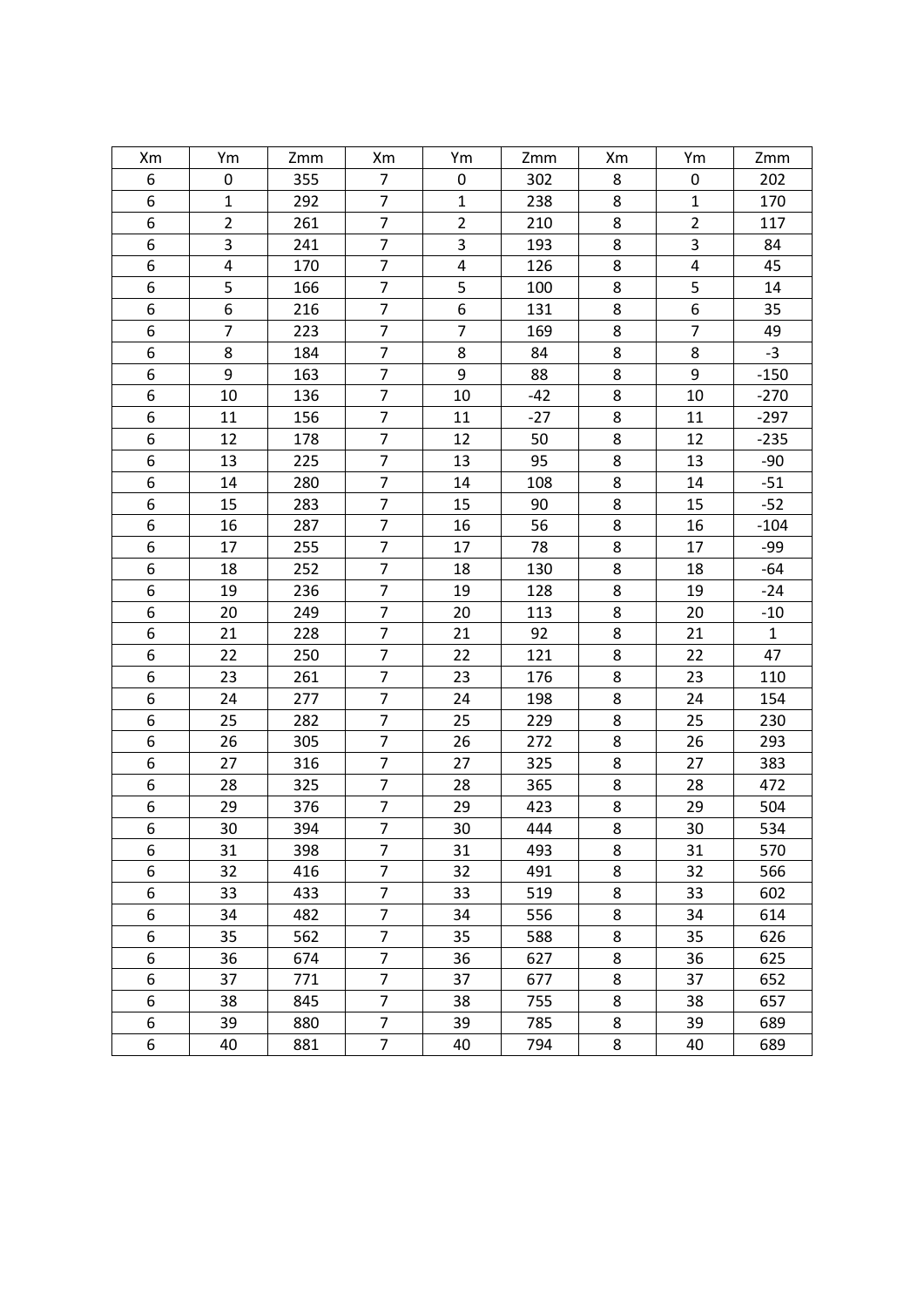| Xm               | Ym             | Zmm    | Xm | Ym               | Zmm              | Xm     | Ym             | Zmm    |
|------------------|----------------|--------|----|------------------|------------------|--------|----------------|--------|
| 9                | 0              | 135    | 10 | 0                | 114              | $11\,$ | 0              | 207    |
| 9                | $\mathbf{1}$   | 101    | 10 | $\mathbf{1}$     | 82               | 11     | $\mathbf{1}$   | 182    |
| 9                | $\overline{2}$ | 42     | 10 | $\overline{2}$   | 58               | 11     | $\overline{2}$ | 139    |
| 9                | 3              | 4      | 10 | 3                | $\boldsymbol{9}$ | 11     | 3              | 41     |
| 9                | 4              | $-22$  | 10 | 4                | $-62$            | 11     | 4              | $-32$  |
| 9                | 5              | $-77$  | 10 | 5                | $-122$           | 11     | 5              | $-116$ |
| 9                | 6              | $-100$ | 10 | 6                | $-188$           | 11     | 6              | $-241$ |
| 9                | $\overline{7}$ | $-126$ | 10 | $\overline{7}$   | $-335$           | 11     | $\overline{7}$ | $-336$ |
| 9                | 8              | $-232$ | 10 | 8                | $-367$           | 11     | 8              | $-299$ |
| $\boldsymbol{9}$ | 9              | $-346$ | 10 | $\boldsymbol{9}$ | $-351$           | 11     | 9              | $-152$ |
| $\overline{9}$   | 10             | $-378$ | 10 | 10               | $-274$           | 11     | 10             | $-95$  |
| 9                | 11             | $-395$ | 10 | 11               | $-312$           | 11     | 11             | $-142$ |
| $\boldsymbol{9}$ | 12             | $-359$ | 10 | 12               | $-316$           | 11     | 12             | $-209$ |
| 9                | 13             | $-257$ | 10 | 13               | $-272$           | 11     | 13             | $-172$ |
| 9                | 14             | $-170$ | 10 | 14               | $-233$           | 11     | 14             | $-141$ |
| 9                | 15             | $-130$ | 10 | 15               | $-168$           | 11     | 15             | $-132$ |
| 9                | 16             | $-140$ | 10 | 16               | $-140$           | 11     | 16             | $-111$ |
| 9                | 17             | $-125$ | 10 | 17               | $-83$            | 11     | 17             | $-34$  |
| $\boldsymbol{9}$ | 18             | $-96$  | 10 | 18               | $-47$            | 11     | 18             | $-1$   |
| $\boldsymbol{9}$ | 19             | $-77$  | 10 | 19               | $-15$            | 11     | 19             | $-19$  |
| 9                | 20             | $-13$  | 10 | 20               | $-3$             | 11     | 20             | $-44$  |
| $\boldsymbol{9}$ | 21             | 8      | 10 | 21               | $-29$            | 11     | 21             | $-78$  |
| $\overline{9}$   | 22             | 16     | 10 | 22               | $-67$            | 11     | 22             | $-94$  |
| 9                | 23             | 31     | 10 | 23               | $-47$            | 11     | 23             | $-66$  |
| 9                | 24             | 130    | 10 | 24               | 58               | 11     | 24             | $-27$  |
| 9                | 25             | 223    | 10 | 25               | 195              | 11     | 25             | 107    |
| 9                | 26             | 317    | 10 | 26               | 312              | 11     | 26             | 233    |
| $\boldsymbol{9}$ | 27             | 427    | 10 | 27               | 433              | 11     | 27             | 363    |
| 9                | 28             | 518    | 10 | 28               | 542              | $11\,$ | 28             | 476    |
| 9                | 29             | 598    | 10 | 29               | 658              | 11     | 29             | 576    |
| $\overline{9}$   | 30             | 626    | 10 | 30               | 702              | 11     | 30             | 693    |
| 9                | 31             | 654    | 10 | 31               | 705              | 11     | 31             | 704    |
| 9                | 32             | 649    | 10 | 32               | 702              | 11     | 32             | 715    |
| 9                | 33             | 647    | 10 | 33               | 694              | 11     | 33             | 682    |
| 9                | 34             | 674    | 10 | 34               | 679              | 11     | 34             | 645    |
| 9                | 35             | 658    | 10 | 35               | 657              | 11     | 35             | 644    |
| 9                | 36             | 663    | 10 | 36               | 653              | 11     | 36             | 621    |
| 9                | 37             | 642    | 10 | 37               | 662              | 11     | 37             | 634    |
| $\boldsymbol{9}$ | 38             | 672    | 10 | 38               | 667              | 11     | 38             | 664    |
| 9                | 39             | 661    | 10 | 39               | 637              | 11     | 39             | 673    |
| 9                | 40             | 643    | 10 | 40               | 621              | 11     | 40             | 639    |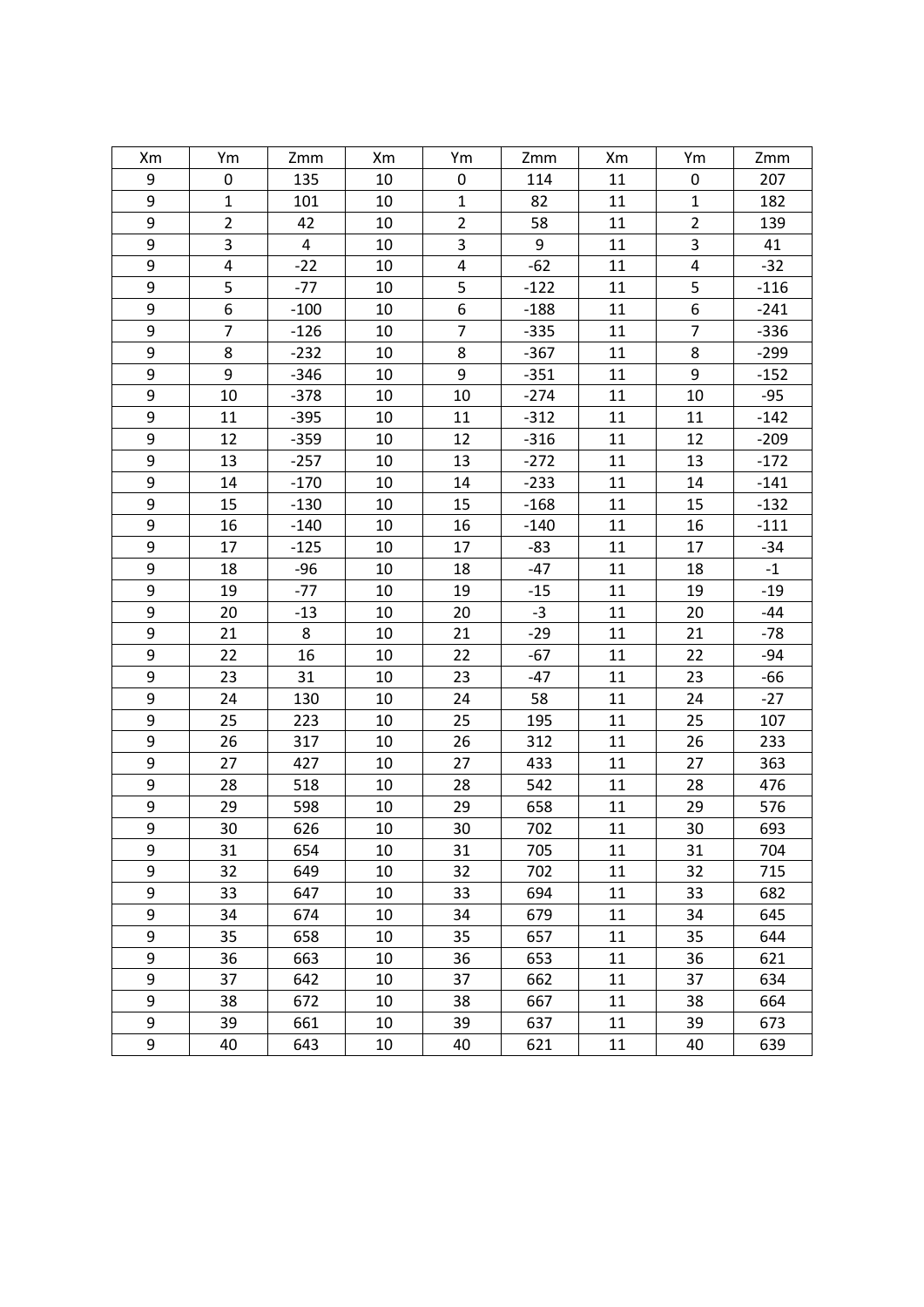| Xm | Ym             | Zmm    | Xm | Ym               | Zmm       | Xm | Ym             | Zmm    |
|----|----------------|--------|----|------------------|-----------|----|----------------|--------|
| 12 | 0              | 324    | 13 | 0                | 435       | 14 | 0              | 497    |
| 12 | $\mathbf{1}$   | 302    | 13 | $\mathbf{1}$     | 382       | 14 | $\mathbf{1}$   | 416    |
| 12 | $\overline{2}$ | 206    | 13 | $\overline{2}$   | 247       | 14 | $\overline{2}$ | 268    |
| 12 | 3              | 116    | 13 | 3                | 111       | 14 | $\mathsf{3}$   | 60     |
| 12 | 4              | $-7$   | 13 | 4                | $-77$     | 14 | 4              | $-114$ |
| 12 | 5              | $-171$ | 13 | 5                | $-208$    | 14 | 5              | $-208$ |
| 12 | 6              | $-312$ | 13 | 6                | $-298$    | 14 | 6              | $-291$ |
| 12 | $\overline{7}$ | $-267$ | 13 | $\overline{7}$   | $-209$    | 14 | $\overline{7}$ | $-266$ |
| 12 | 8              | $-210$ | 13 | 8                | $-202$    | 14 | 8              | $-211$ |
| 12 | 9              | $-136$ | 13 | $\boldsymbol{9}$ | $-170$    | 14 | 9              | $-218$ |
| 12 | 10             | $-102$ | 13 | 10               | $-144$    | 14 | 10             | $-180$ |
| 12 | 11             | $-123$ | 13 | 11               | $-137$    | 14 | 11             | $-153$ |
| 12 | 12             | $-151$ | 13 | 12               | $-151$    | 14 | 12             | $-135$ |
| 12 | 13             | $-108$ | 13 | 13               | $-122$    | 14 | 13             | $-136$ |
| 12 | 14             | $-93$  | 13 | 14               | $-79$     | 14 | 14             | $-102$ |
| 12 | 15             | $-49$  | 13 | 15               | $-51$     | 14 | 15             | $-51$  |
| 12 | 16             | $-20$  | 13 | 16               | $\pmb{0}$ | 14 | 16             | -6     |
| 12 | 17             | 20     | 13 | 17               | 25        | 14 | 17             | 3      |
| 12 | 18             | 28     | 13 | 18               | 31        | 14 | 18             | 22     |
| 12 | 19             | $-2$   | 13 | 19               | $-60$     | 14 | 19             | 40     |
| 12 | 20             | $-74$  | 13 | 20               | $-32$     | 14 | 20             | 28     |
| 12 | 21             | $-107$ | 13 | 21               | $-97$     | 14 | 21             | $-29$  |
| 12 | 22             | $-109$ | 13 | 22               | $-127$    | 14 | 22             | $-91$  |
| 12 | 23             | $-85$  | 13 | 23               | $-95$     | 14 | 23             | $-115$ |
| 12 | 24             | $-45$  | 13 | 24               | $-83$     | 14 | 24             | $-124$ |
| 12 | 25             | 18     | 13 | 25               | $-38$     | 14 | 25             | $-84$  |
| 12 | 26             | 162    | 13 | 26               | 30        | 14 | 26             | $-24$  |
| 12 | 27             | 275    | 13 | 27               | 175       | 14 | 27             | 44     |
| 12 | 28             | 394    | 13 | 28               | 309       | 14 | 28             | 189    |
| 12 | 29             | 497    | 13 | 29               | 384       | 14 | 29             | 325    |
| 12 | 30             | 587    | 13 | 30               | 485       | 14 | 30             | 418    |
| 12 | 31             | 632    | 13 | 31               | 568       | 14 | 31             | 519    |
| 12 | 32             | 638    | 13 | 32               | 580       | 14 | 32             | 551    |
| 12 | 33             | 613    | 13 | 33               | 591       | 14 | 33             | 583    |
| 12 | 34             | 601    | 13 | 34               | 593       | 14 | 34             | 583    |
| 12 | 35             | 604    | 13 | 35               | 566       | 14 | 35             | 583    |
| 12 | 36             | 583    | 13 | 36               | 565       | 14 | 36             | 579    |
| 12 | 37             | 573    | 13 | 37               | 569       | 14 | 37             | 578    |
| 12 | 38             | 616    | 13 | 38               | 560       | 14 | 38             | 589    |
| 12 | 39             | 649    | 13 | 39               | 609       | 14 | 39             | 587    |
| 12 | 40             | 655    | 13 | 40               | 638       | 14 | 40             | 625    |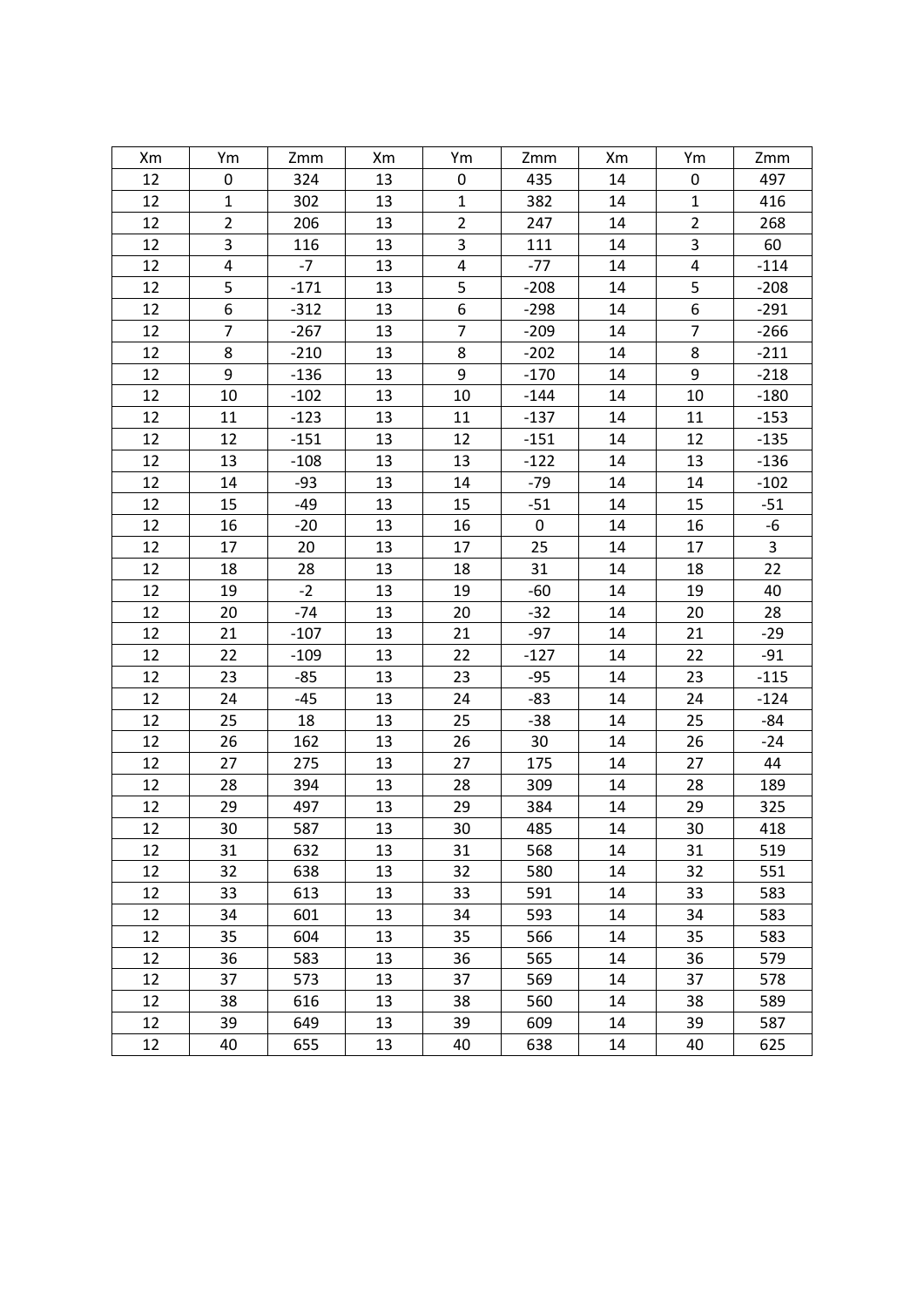| Xm | Ym             | Zmm    | Xm | Ym               | Zmm    | Xm     | Ym             | Zmm          |
|----|----------------|--------|----|------------------|--------|--------|----------------|--------------|
| 15 | 0              | 507    | 16 | $\pmb{0}$        | 501    | $17\,$ | 0              | 445          |
| 15 | $\mathbf{1}$   | 451    | 16 | $\mathbf 1$      | 449    | 17     | $\mathbf{1}$   | 391          |
| 15 | $\overline{2}$ | 297    | 16 | $\overline{2}$   | 350    | 17     | $\overline{2}$ | 328          |
| 15 | 3              | 79     | 16 | 3                | 199    | 17     | 3              | 239          |
| 15 | 4              | $-120$ | 16 | $\pmb{4}$        | $-45$  | 17     | 4              | 72           |
| 15 | 5              | $-244$ | 16 | 5                | $-230$ | 17     | 5              | $-142$       |
| 15 | 6              | $-297$ | 16 | $\boldsymbol{6}$ | $-283$ | 17     | 6              | $-242$       |
| 15 | $\overline{7}$ | $-295$ | 16 | $\overline{7}$   | $-298$ | 17     | $\overline{7}$ | $-293$       |
| 15 | 8              | $-257$ | 16 | $\bf 8$          | $-280$ | 17     | 8              | $-273$       |
| 15 | 9              | $-242$ | 16 | $\boldsymbol{9}$ | $-265$ | 17     | 9              | $-226$       |
| 15 | 10             | $-196$ | 16 | 10               | $-179$ | 17     | 10             | $-157$       |
| 15 | 11             | $-144$ | 16 | 11               | $-148$ | 17     | 11             | $-138$       |
| 15 | 12             | $-127$ | 16 | 12               | $-108$ | 17     | 12             | $-112$       |
| 15 | 13             | $-84$  | 16 | 13               | $-92$  | 17     | 13             | $-86$        |
| 15 | 14             | $-98$  | 16 | 14               | $-113$ | 17     | 14             | $-110$       |
| 15 | 15             | $-97$  | 16 | 15               | $-91$  | 17     | 15             | $-117$       |
| 15 | 16             | $-67$  | 16 | 16               | $-88$  | 17     | 16             | $-70$        |
| 15 | 17             | $-34$  | 16 | 17               | $-45$  | 17     | 17             | $-56$        |
| 15 | 18             | $-4$   | 16 | 18               | $-24$  | 17     | 18             | $-42$        |
| 15 | 19             | 8      | 16 | 19               | 14     | 17     | 19             | $\mathbf{1}$ |
| 15 | 20             | 29     | 16 | 20               | 25     | 17     | 20             | 39           |
| 15 | 21             | 37     | 16 | 21               | -9     | 17     | 21             | $-52$        |
| 15 | 22             | $-46$  | 16 | 22               | $-79$  | 17     | 22             | $-116$       |
| 15 | 23             | $-117$ | 16 | 23               | $-114$ | 17     | 23             | $-117$       |
| 15 | 24             | $-149$ | 16 | 24               | $-151$ | 17     | 24             | $-186$       |
| 15 | 25             | $-137$ | 16 | 25               | $-172$ | 17     | 25             | $-168$       |
| 15 | 26             | $-91$  | 16 | 26               | $-148$ | 17     | 26             | $-182$       |
| 15 | 27             | $-30$  | 16 | 27               | $-73$  | 17     | 27             | $-121$       |
| 15 | 28             | 79     | 16 | 28               | $-7$   | 17     | 28             | $-57$        |
| 15 | 29             | 254    | 16 | 29               | 120    | 17     | 29             | 45           |
| 15 | 30             | 369    | 16 | 30               | 294    | 17     | 30             | 206          |
| 15 | 31             | 476    | 16 | 31               | 412    | 17     | 31             | 368          |
| 15 | 32             | 557    | 16 | 32               | 530    | 17     | 32             | 492          |
| 15 | 33             | 595    | 16 | 33               | 643    | 17     | 33             | 637          |
| 15 | 34             | 620    | 16 | 34               | 718    | 17     | 34             | 754          |
| 15 | 35             | 656    | 16 | 35               | 782    | 17     | 35             | 836          |
| 15 | 36             | 644    | 16 | 36               | 744    | 17     | 36             | 815          |
| 15 | 37             | 612    | 16 | 37               | 689    | 17     | 37             | 767          |
| 15 | 38             | 650    | 16 | 38               | 716    | 17     | 38             | 746          |
| 15 | 39             | 651    | 16 | 39               | 719    | 17     | 39             | 744          |
| 15 | 40             | 663    | 16 | 40               | 721    | 17     | 40             | 756          |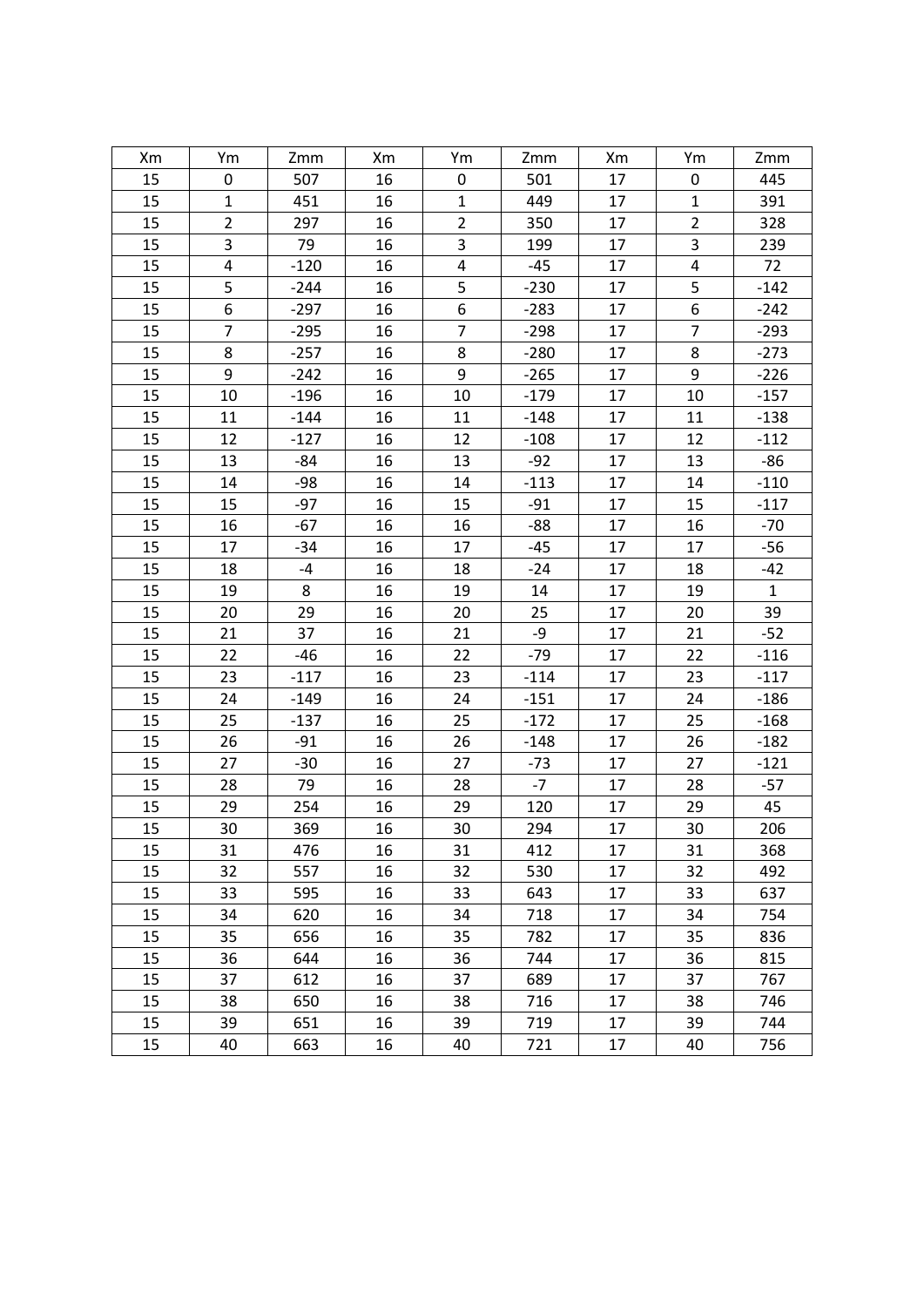| Xm | Ym             | Zmm    | Xm | Ym               | Zmm    | Xm | Ym             | Zmm    |
|----|----------------|--------|----|------------------|--------|----|----------------|--------|
| 18 | 0              | 380    | 19 | 0                | 450    | 20 | 0              | 521    |
| 18 | $\mathbf{1}$   | 315    | 19 | $\mathbf{1}$     | 429    | 20 | $\mathbf{1}$   | 516    |
| 18 | $\overline{2}$ | 283    | 19 | $\overline{2}$   | 399    | 20 | $\overline{2}$ | 499    |
| 18 | 3              | 225    | 19 | 3                | 362    | 20 | 3              | 483    |
| 18 | 4              | 127    | 19 | 4                | 266    | 20 | $\pmb{4}$      | 387    |
| 18 | 5              | $-77$  | 19 | 5                | 123    | 20 | 5              | 261    |
| 18 | 6              | $-205$ | 19 | 6                | $-84$  | 20 | 6              | 99     |
| 18 | $\overline{7}$ | $-236$ | 19 | $\overline{7}$   | $-178$ | 20 | $\overline{7}$ | $-62$  |
| 18 | 8              | $-256$ | 19 | 8                | $-238$ | 20 | 8              | $-148$ |
| 18 | 9              | $-209$ | 19 | $\boldsymbol{9}$ | $-209$ | 20 | 9              | $-135$ |
| 18 | 10             | $-134$ | 19 | 10               | $-137$ | 20 | 10             | $-92$  |
| 18 | 11             | $-83$  | 19 | 11               | $-23$  | 20 | 11             | 32     |
| 18 | 12             | $-77$  | 19 | 12               | 8      | 20 | 12             | 110    |
| 18 | 13             | $-89$  | 19 | 13               | $-4$   | 20 | 13             | 130    |
| 18 | 14             | $-104$ | 19 | 14               | $-29$  | 20 | 14             | 109    |
| 18 | 15             | $-95$  | 19 | 15               | $-20$  | 20 | 15             | 96     |
| 18 | 16             | $-44$  | 19 | 16               | 12     | 20 | 16             | 171    |
| 18 | 17             | $-54$  | 19 | 17               | 15     | 20 | 17             | 79     |
| 18 | 18             | $-43$  | 19 | 18               | 6      | 20 | 18             | 23     |
| 18 | 19             | $-12$  | 19 | 19               | 22     | 20 | 19             | 40     |
| 18 | 20             | 21     | 19 | 20               | 24     | 20 | 20             | 113    |
| 18 | 21             | $-29$  | 19 | 21               | 5      | 20 | 21             | 34     |
| 18 | 22             | $-145$ | 19 | 22               | $-109$ | 20 | 22             | $-18$  |
| 18 | 23             | $-185$ | 19 | 23               | $-180$ | 20 | 23             | $-38$  |
| 18 | 24             | $-207$ | 19 | 24               | $-176$ | 20 | 24             | $-62$  |
| 18 | 25             | $-218$ | 19 | 25               | $-128$ | 20 | 25             | $-38$  |
| 18 | 26             | $-184$ | 19 | 26               | $-167$ | 20 | 26             | $-76$  |
| 18 | 27             | $-166$ | 19 | 27               | $-184$ | 20 | 27             | $-119$ |
| 18 | 28             | $-124$ | 19 | 28               | $-136$ | 20 | 28             | $-162$ |
| 18 | 29             | -68    | 19 | 29               | $-70$  | 20 | 29             | $-110$ |
| 18 | 30             | 60     | 19 | 30               | -8     | 20 | 30             | $-32$  |
| 18 | 31             | 225    | 19 | 31               | 133    | 20 | 31             | 63     |
| 18 | 32             | 410    | 19 | 32               | 322    | 20 | 32             | 193    |
| 18 | 33             | 583    | 19 | 33               | 491    | 20 | 33             | 358    |
| 18 | 34             | 718    | 19 | 34               | 662    | 20 | 34             | 582    |
| 18 | 35             | 837    | 19 | 35               | 785    | 20 | 35             | 792    |
| 18 | 36             | 876    | 19 | 36               | 886    | 20 | 36             | 890    |
| 18 | 37             | 822    | 19 | 37               | 869    | 20 | 37             | 947    |
| 18 | 38             | 768    | 19 | 38               | 806    | 20 | 38             | 866    |
| 18 | 39             | 765    | 19 | 39               | 778    | 20 | 39             | 798    |
| 18 | 40             | 744    | 19 | 40               | 809    | 20 | 40             | 815    |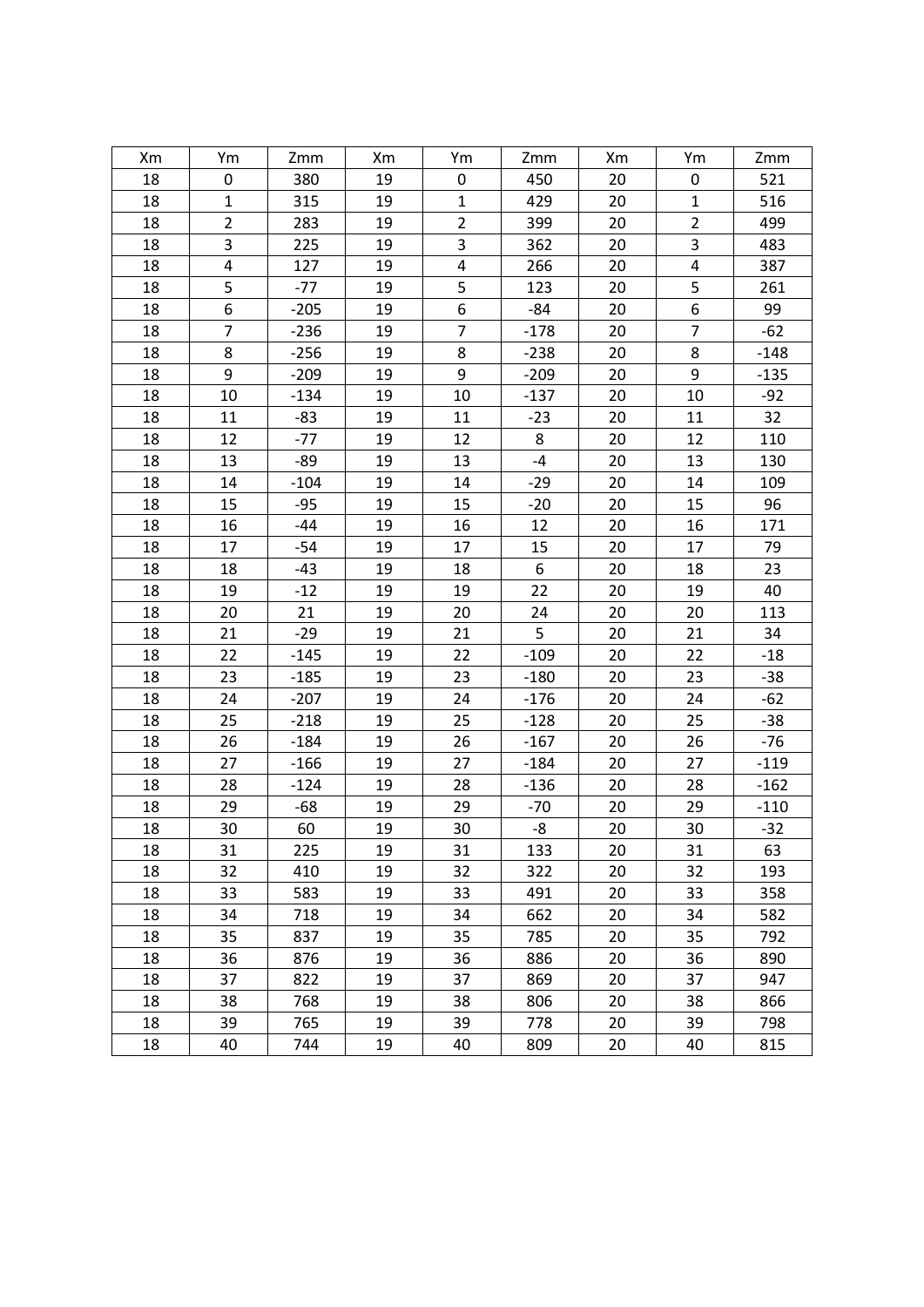| Xm | Ym             | Zmm            | Xm | Ym             | Zmm    | Xm | Ym                      | Zmm          |
|----|----------------|----------------|----|----------------|--------|----|-------------------------|--------------|
| 21 | 0              | 561            | 22 | $\pmb{0}$      | 606    | 23 | 0                       | 630          |
| 21 | $\mathbf{1}$   | 547            | 22 | $\mathbf{1}$   | 592    | 23 | $\mathbf 1$             | 622          |
| 21 | $\overline{2}$ | 558            | 22 | $\overline{2}$ | 594    | 23 | $\overline{2}$          | 608          |
| 21 | 3              | 535            | 22 | 3              | 583    | 23 | $\mathsf 3$             | 613          |
| 21 | 4              | 488            | 22 | 4              | 541    | 23 | $\overline{\mathbf{4}}$ | 597          |
| 21 | 5              | 395            | 22 | 5              | 487    | 23 | 5                       | 534          |
| 21 | 6              | 277            | 22 | 6              | 385    | 23 | $\boldsymbol{6}$        | 408          |
| 21 | $\overline{7}$ | 122            | 22 | $\overline{7}$ | 212    | 23 | $\overline{7}$          | 261          |
| 21 | 8              | $-31$          | 22 | 8              | 40     | 23 | 8                       | 97           |
| 21 | 9              | $-107$         | 22 | 9              | $-56$  | 23 | 9                       | $-26$        |
| 21 | 10             | $-78$          | 22 | 10             | $-88$  | 23 | 10                      | $-80$        |
| 21 | 11             | 12             | 22 | 11             | $-18$  | 23 | 11                      | $-45$        |
| 21 | 12             | 111            | 22 | 12             | 91     | 23 | 12                      | 58           |
| 21 | 13             | 128            | 22 | 13             | 149    | 23 | 13                      | 142          |
| 21 | 14             | 206            | 22 | 14             | 235    | 23 | 14                      | 194          |
| 21 | 15             | 178            | 22 | 15             | 199    | 23 | 15                      | 255          |
| 21 | 16             | 99             | 22 | 16             | 104    | 23 | 16                      | 165          |
| 21 | 17             | 49             | 22 | 17             | 84     | 23 | 17                      | 142          |
| 21 | 18             | 15             | 22 | 18             | 50     | 23 | 18                      | 126          |
| 21 | 19             | 66             | 22 | 19             | 63     | 23 | 19                      | 166          |
| 21 | 20             | 104            | 22 | 20             | 108    | 23 | 20                      | 131          |
| 21 | 21             | 78             | 22 | 21             | 94     | 23 | 21                      | 46           |
| 21 | 22             | $\overline{7}$ | 22 | 22             | 131    | 23 | 22                      | 24           |
| 21 | 23             | 8              | 22 | 23             | 173    | 23 | 23                      | 63           |
| 21 | 24             | $-59$          | 22 | 24             | 144    | 23 | 24                      | 124          |
| 21 | 25             | $-42$          | 22 | 25             | 76     | 23 | 25                      | 111          |
| 21 | 26             | $-50$          | 22 | 26             | 45     | 23 | 26                      | 48           |
| 21 | 27             | $-101$         | 22 | 27             | $-58$  | 23 | 27                      | $-42$        |
| 21 | 28             | $-136$         | 22 | 28             | $-97$  | 23 | 28                      | $-97$        |
| 21 | 29             | -83            | 22 | 29             | $-132$ | 23 | 29                      | $-133$       |
| 21 | 30             | $-10$          | 22 | $30\,$         | $-77$  | 23 | 30                      | $-136$       |
| 21 | 31             | 54             | 22 | 31             | 26     | 23 | 31                      | $-51$        |
| 21 | 32             | 175            | 22 | 32             | 21     | 23 | 32                      | $-16$        |
| 21 | 33             | 316            | 22 | 33             | 14     | 23 | 33                      | $-74$        |
| 21 | 34             | 539            | 22 | 34             | 203    | 23 | 34                      | $\mathbf{1}$ |
| 21 | 35             | 776            | 22 | 35             | 460    | 23 | 35                      | 201          |
| 21 | 36             | 902            | 22 | 36             | 714    | 23 | 36                      | 473          |
| 21 | 37             | 925            | 22 | 37             | 851    | 23 | 37                      | 742          |
| 21 | 38             | 904            | 22 | 38             | 904    | 23 | 38                      | 848          |
| 21 | 39             | 837            | 22 | 39             | 886    | 23 | 39                      | 892          |
| 21 | 40             | 827            | 22 | 40             | 855    | 23 | 40                      | 841          |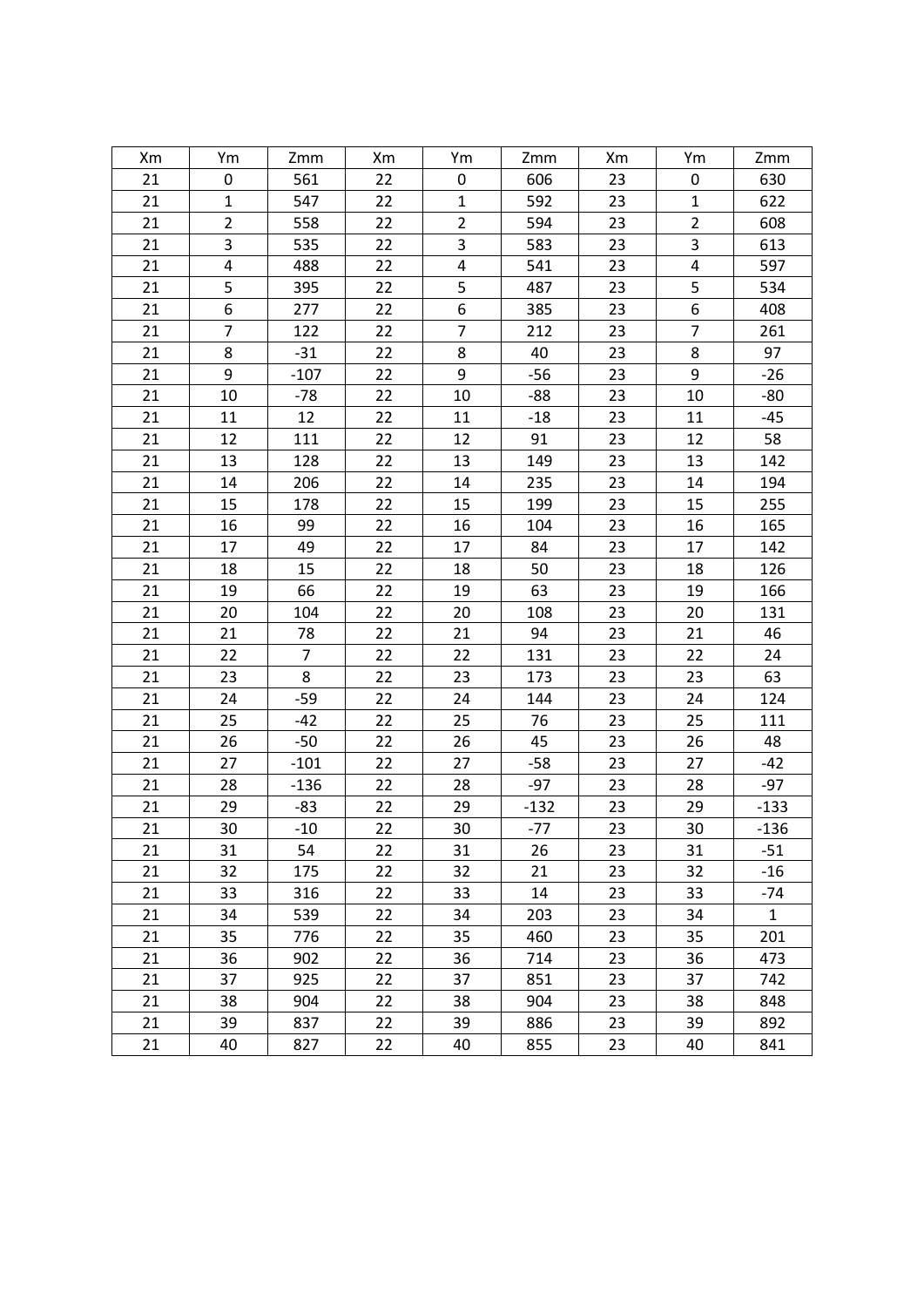| Xm | Ym             | Zmm         | Xm | Ym             | Zmm           | Xm | Ym                      | Zmm          |
|----|----------------|-------------|----|----------------|---------------|----|-------------------------|--------------|
| 24 | 0              | 657         | 25 | $\pmb{0}$      | 659           | 26 | 0                       | 663          |
| 24 | $\mathbf{1}$   | 639         | 25 | $\mathbf{1}$   | 654           | 26 | $\mathbf{1}$            | 655          |
| 24 | $\overline{2}$ | 626         | 25 | $\overline{2}$ | 621           | 26 | $\overline{2}$          | 627          |
| 24 | 3              | 629         | 25 | 3              | 593           | 26 | $\mathsf 3$             | 546          |
| 24 | 4              | 592         | 25 | 4              | 485           | 26 | $\overline{\mathbf{4}}$ | 332          |
| 24 | 5              | 488         | 25 | 5              | 232           | 26 | 5                       | 112          |
| 24 | 6              | 357         | 25 | 6              | 114           | 26 | $\boldsymbol{6}$        | $-37$        |
| 24 | $\overline{7}$ | 164         | 25 | $\overline{7}$ | $-36$         | 26 | $\overline{7}$          | $-114$       |
| 24 | 8              | 29          | 25 | 8              | $-50$         | 26 | 8                       | 133          |
| 24 | 9              | $-6$        | 25 | 9              | $-52$         | 26 | 9                       | $-148$       |
| 24 | 10             | $-62$       | 25 | 10             | $-102$        | 26 | 10                      | $-138$       |
| 24 | 11             | $-70$       | 25 | 11             | $-118$        | 26 | 11                      | $-122$       |
| 24 | 12             | $-10$       | 25 | 12             | $-85$         | 26 | 12                      | $-102$       |
| 24 | 13             | 86          | 25 | 13             | $-18$         | 26 | 13                      | $-86$        |
| 24 | 14             | 162         | 25 | 14             | 65            | 26 | 14                      | $-46$        |
| 24 | 15             | 229         | 25 | 15             | 182           | 26 | 15                      | 75           |
| 24 | 16             | 208         | 25 | 16             | 240           | 26 | 16                      | 177          |
| 24 | 17             | 198         | 25 | 17             | 232           | 26 | 17                      | 174          |
| 24 | 18             | 202         | 25 | 18             | 197           | 26 | 18                      | 144          |
| 24 | 19             | 189         | 25 | 19             | 111           | 26 | 19                      | 62           |
| 24 | 20             | 94          | 25 | 20             | $\textbf{-1}$ | 26 | 20                      | $\mathbf{1}$ |
| 24 | 21             | $\mathbf 0$ | 25 | 21             | $-71$         | 26 | 21                      | $-18$        |
| 24 | 22             | $-73$       | 25 | 22             | $-152$        | 26 | 22                      | $-128$       |
| 24 | 23             | $-45$       | 25 | 23             | $-133$        | 26 | 23                      | $-142$       |
| 24 | 24             | $-35$       | 25 | 24             | $-61$         | 26 | 24                      | $-68$        |
| 24 | 25             | 92          | 25 | 25             | 109           | 26 | 25                      | 3            |
| 24 | 26             | 87          | 25 | 26             | 163           | 26 | 26                      | 170          |
| 24 | 27             | 15          | 25 | 27             | 156           | 26 | 27                      | 213          |
| 24 | 28             | $-30$       | 25 | 28             | $-59$         | 26 | 28                      | 130          |
| 24 | 29             | $-60$       | 25 | 29             | $-23$         | 26 | 29                      | 20           |
| 24 | 30             | $-84$       | 25 | 30             | $-65$         | 26 | 30                      | $-69$        |
| 24 | 31             | $-70$       | 25 | 31             | $-97$         | 26 | 31                      | $-65$        |
| 24 | 32             | $-16$       | 25 | 32             | $-40$         | 26 | 32                      | $-79$        |
| 24 | 33             | $-11$       | 25 | 33             | 26            | 26 | 33                      | $-55$        |
| 24 | 34             | $-33$       | 25 | 34             | 37            | 26 | 34                      | -8           |
| 24 | 35             | 45          | 25 | 35             | 43            | 26 | 35                      | 44           |
| 24 | 36             | 303         | 25 | 36             | 164           | 26 | 36                      | 164          |
| 24 | 37             | 560         | 25 | 37             | 357           | 26 | 37                      | 317          |
| 24 | 38             | 757         | 25 | 38             | 599           | 26 | 38                      | 535          |
| 24 | 39             | 809         | 25 | 39             | 727           | 26 | 39                      | 719          |
| 24 | 40             | 801         | 25 | 40             | 765           | 26 | 40                      | 751          |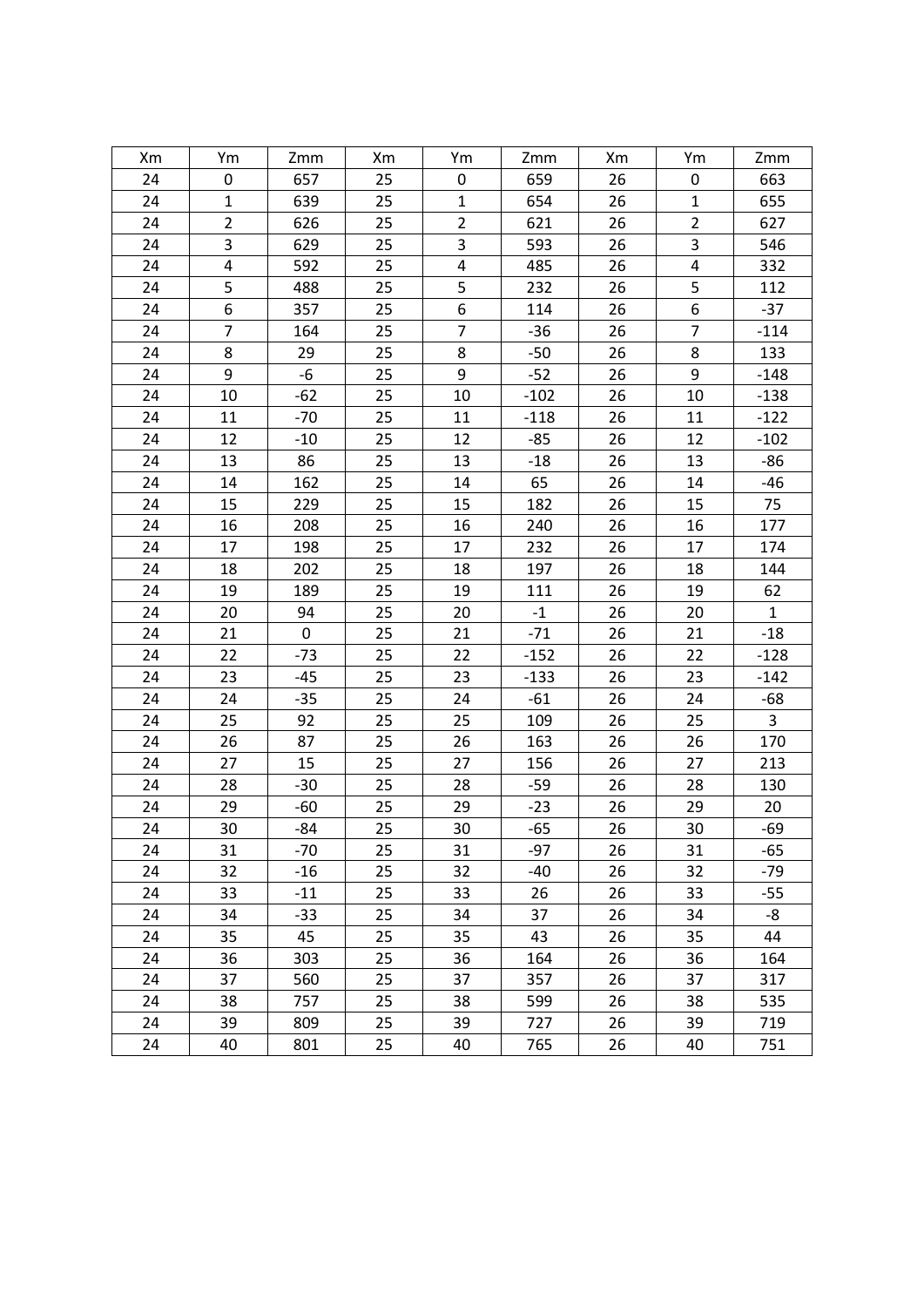| Xm | Ym                      | Zmm    | Xm | Ym             | Zmm    | Xm | Ym             | Zmm                     |
|----|-------------------------|--------|----|----------------|--------|----|----------------|-------------------------|
| 27 | 0                       | 687    | 28 | $\pmb{0}$      | 671    | 29 | 0              | 673                     |
| 27 | $\mathbf{1}$            | 656    | 28 | $\mathbf{1}$   | 644    | 29 | $\mathbf{1}$   | 650                     |
| 27 | $\overline{2}$          | 639    | 28 | $\overline{2}$ | 616    | 29 | $\overline{2}$ | 639                     |
| 27 | 3                       | 565    | 28 | 3              | 599    | 29 | 3              | 632                     |
| 27 | $\overline{\mathbf{4}}$ | 376    | 28 | $\pmb{4}$      | 516    | 29 | 4              | 606                     |
| 27 | 5                       | 78     | 28 | 5              | 223    | 29 | 5              | 473                     |
| 27 | 6                       | $-72$  | 28 | 6              | -9     | 29 | 6              | 181                     |
| 27 | $\overline{7}$          | $-142$ | 28 | $\overline{7}$ | $-150$ | 29 | $\overline{7}$ | $-27$                   |
| 27 | 8                       | $-190$ | 28 | 8              | $-162$ | 29 | 8              | $-76$                   |
| 27 | 9                       | $-163$ | 28 | 9              | $-116$ | 29 | 9              | $-74$                   |
| 27 | 10                      | $-126$ | 28 | 10             | $-71$  | 29 | 10             | $-58$                   |
| 27 | 11                      | $-104$ | 28 | 11             | $-55$  | 29 | 11             | $-38$                   |
| 27 | 12                      | $-134$ | 28 | 12             | $-86$  | 29 | 12             | 6                       |
| 27 | 13                      | $-111$ | 28 | 13             | $-75$  | 29 | 13             | $\overline{\mathbf{4}}$ |
| 27 | 14                      | $-93$  | 28 | 14             | $-58$  | 29 | 14             | -8                      |
| 27 | 15                      | 3      | 28 | 15             | $-10$  | 29 | 15             | 76                      |
| 27 | 16                      | 111    | 28 | 16             | 92     | 29 | 16             | 118                     |
| 27 | 17                      | 125    | 28 | 17             | 151    | 29 | 17             | 177                     |
| 27 | 18                      | 169    | 28 | 18             | 188    | 29 | 18             | 97                      |
| 27 | 19                      | 205    | 28 | 19             | 192    | 29 | 19             | 76                      |
| 27 | 20                      | 78     | 28 | 20             | 179    | 29 | 20             | 134                     |
| 27 | 21                      | 32     | 28 | 21             | 56     | 29 | 21             | 127                     |
| 27 | 22                      | $-38$  | 28 | 22             | $-26$  | 29 | 22             | 30                      |
| 27 | 23                      | -99    | 28 | 23             | $-68$  | 29 | 23             | $-63$                   |
| 27 | 24                      | $-105$ | 28 | 24             | $-122$ | 29 | 24             | $-149$                  |
| 27 | 25                      | $-89$  | 28 | 25             | $-130$ | 29 | 25             | $-167$                  |
| 27 | 26                      | 42     | 28 | 26             | $-75$  | 29 | 26             | $-136$                  |
| 27 | 27                      | 191    | 28 | 27             | 63     | 29 | 27             | $-45$                   |
| 27 | 28                      | 189    | 28 | 28             | 227    | 29 | 28             | 156                     |
| 27 | 29                      | 67     | 28 | 29             | 177    | 29 | 29             | 235                     |
| 27 | 30                      | $-20$  | 28 | 30             | 43     | 29 | 30             | 120                     |
| 27 | 31                      | -44    | 28 | 31             | $-41$  | 29 | 31             | $-11$                   |
| 27 | 32                      | $-58$  | 28 | 32             | $-77$  | 29 | 32             | $-67$                   |
| 27 | 33                      | $-97$  | 28 | 33             | $-110$ | 29 | 33             | $-52$                   |
| 27 | 34                      | -68    | 28 | 34             | $-79$  | 29 | 34             | 34                      |
| 27 | 35                      | $-1$   | 28 | 35             | 42     | 29 | 35             | 134                     |
| 27 | 36                      | 171    | 28 | 36             | 196    | 29 | 36             | 270                     |
| 27 | 37                      | 334    | 28 | 37             | 353    | 29 | 37             | 429                     |
| 27 | 38                      | 529    | 28 | 38             | 517    | 29 | 38             | 604                     |
| 27 | 39                      | 677    | 28 | 39             | 684    | 29 | 39             | 752                     |
| 27 | 40                      | 730    | 28 | 40             | 758    | 29 | 40             | 786                     |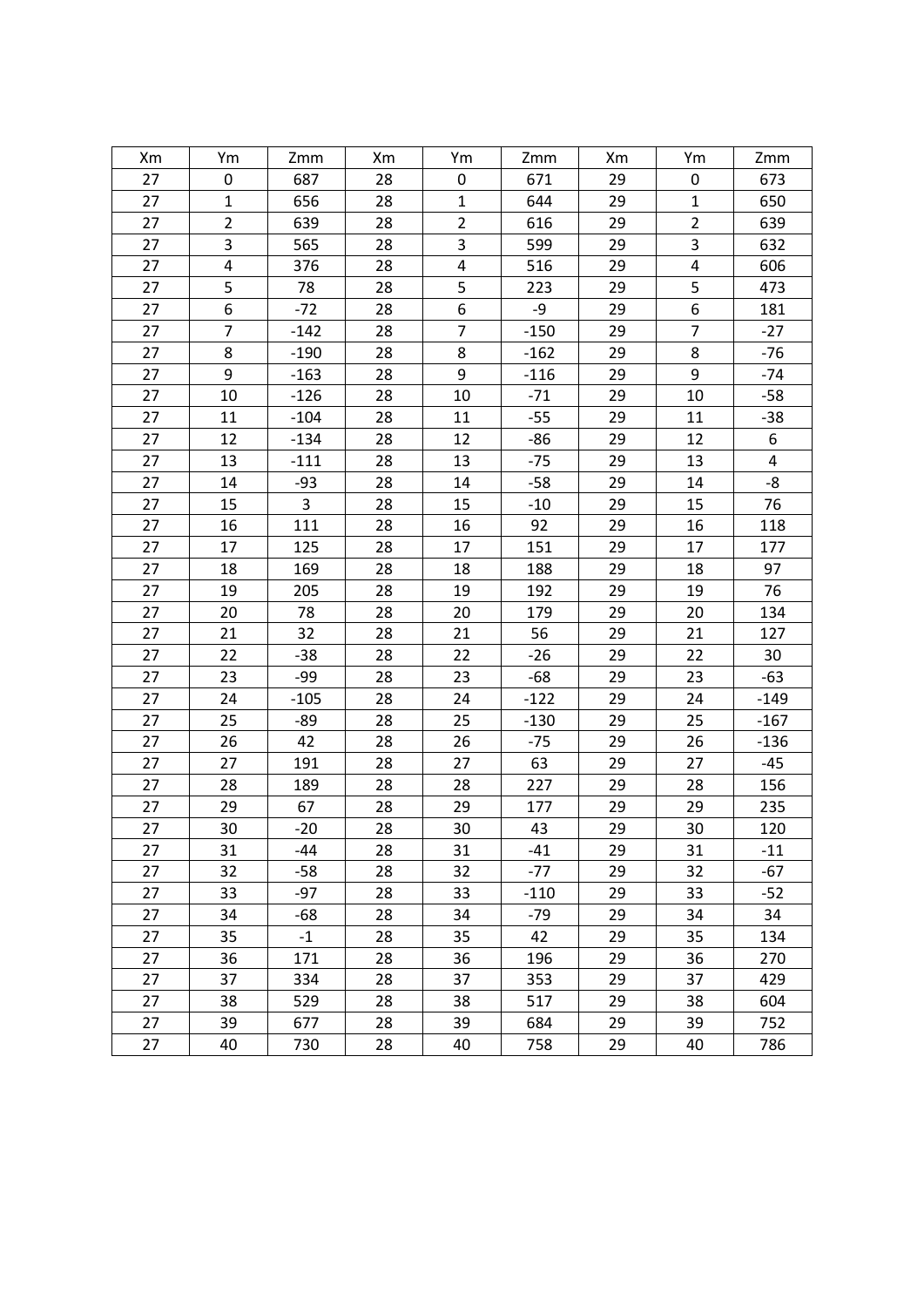| Xm | Ym             | Zmm    | Xm | Ym             | Zmm    | Xm | Ym             | Zmm            |
|----|----------------|--------|----|----------------|--------|----|----------------|----------------|
| 30 | 0              | 673    | 31 | $\pmb{0}$      | 655    | 32 | 0              | 672            |
| 30 | $\mathbf{1}$   | 653    | 31 | $\mathbf{1}$   | 661    | 32 | $\mathbf{1}$   | 667            |
| 30 | $\overline{2}$ | 645    | 31 | $\overline{2}$ | 651    | 32 | $\overline{2}$ | 652            |
| 30 | 3              | 627    | 31 | 3              | 633    | 32 | 3              | 646            |
| 30 | 4              | 629    | 31 | 4              | 640    | 32 | $\pmb{4}$      | 644            |
| 30 | 5              | 582    | 31 | 5              | 647    | 32 | 5              | 647            |
| 30 | 6              | 417    | 31 | 6              | 565    | 32 | 6              | 629            |
| 30 | $\overline{7}$ | 149    | 31 | $\overline{7}$ | 402    | 32 | $\overline{7}$ | 608            |
| 30 | 8              | 6      | 31 | 8              | 181    | 32 | 8              | 400            |
| 30 | 9              | $-28$  | 31 | 9              | 8      | 32 | 9              | 175            |
| 30 | 10             | $-53$  | 31 | 10             | $-16$  | 32 | 10             | 58             |
| 30 | 11             | $-28$  | 31 | 11             | -46    | 32 | 11             | $-18$          |
| 30 | 12             | $-12$  | 31 | 12             | $-3$   | 32 | 12             | 34             |
| 30 | 13             | 36     | 31 | 13             | 66     | 32 | 13             | 75             |
| 30 | 14             | 56     | 31 | 14             | 113    | 32 | 14             | 107            |
| 30 | 15             | 119    | 31 | 15             | 185    | 32 | 15             | 81             |
| 30 | 16             | 224    | 31 | 16             | 205    | 32 | 16             | 43             |
| 30 | 17             | 149    | 31 | 17             | 20     | 32 | 17             | $-83$          |
| 30 | 18             | 3      | 31 | 18             | $-83$  | 32 | 18             | $-96$          |
| 30 | 19             | $-43$  | 31 | 19             | $-108$ | 32 | 19             | $-106$         |
| 30 | 20             | 0      | 31 | 20             | $-69$  | 32 | 20             | $-70$          |
| 30 | 21             | 125    | 31 | 21             | 122    | 32 | 21             | 95             |
| 30 | 22             | 42     | 31 | 22             | 130    | 32 | 22             | 118            |
| 30 | 23             | $-41$  | 31 | 23             | 107    | 32 | 23             | 159            |
| 30 | 24             | $-123$ | 31 | 24             | 85     | 32 | 24             | 140            |
| 30 | 25             | $-165$ | 31 | 25             | 37     | 32 | 25             | 76             |
| 30 | 26             | $-153$ | 31 | 26             | 3      | 32 | 26             | 48             |
| 30 | 27             | $-93$  | 31 | 27             | $-48$  | 32 | 27             | $-58$          |
| 30 | 28             | 4      | 31 | 28             | $-125$ | 32 | 28             | $-90$          |
| 30 | 29             | 128    | 31 | 29             | $-126$ | 32 | 29             | $-140$         |
| 30 | 30             | 160    | 31 | 30             | $-33$  | 32 | 30             | $-110$         |
| 30 | 31             | 55     | 31 | 31             | 44     | 32 | 31             | 10             |
| 30 | 32             | 15     | 31 | 32             | 108    | 32 | 32             | 11             |
| 30 | 33             | 34     | 31 | 33             | 192    | 32 | 33             | $\overline{7}$ |
| 30 | 34             | 110    | 31 | 34             | 377    | 32 | 34             | 188            |
| 30 | 35             | 224    | 31 | 35             | 622    | 32 | 35             | 446            |
| 30 | 36             | 419    | 31 | 36             | 800    | 32 | 36             | 711            |
| 30 | 37             | 524    | 31 | 37             | 870    | 32 | 37             | 855            |
| 30 | 38             | 720    | 31 | 38             | 896    | 32 | 38             | 906            |
| 30 | 39             | 795    | 31 | 39             | 844    | 32 | 39             | 891            |
| 30 | 40             | 804    | 31 | 40             | 824    | 32 | 40             | 846            |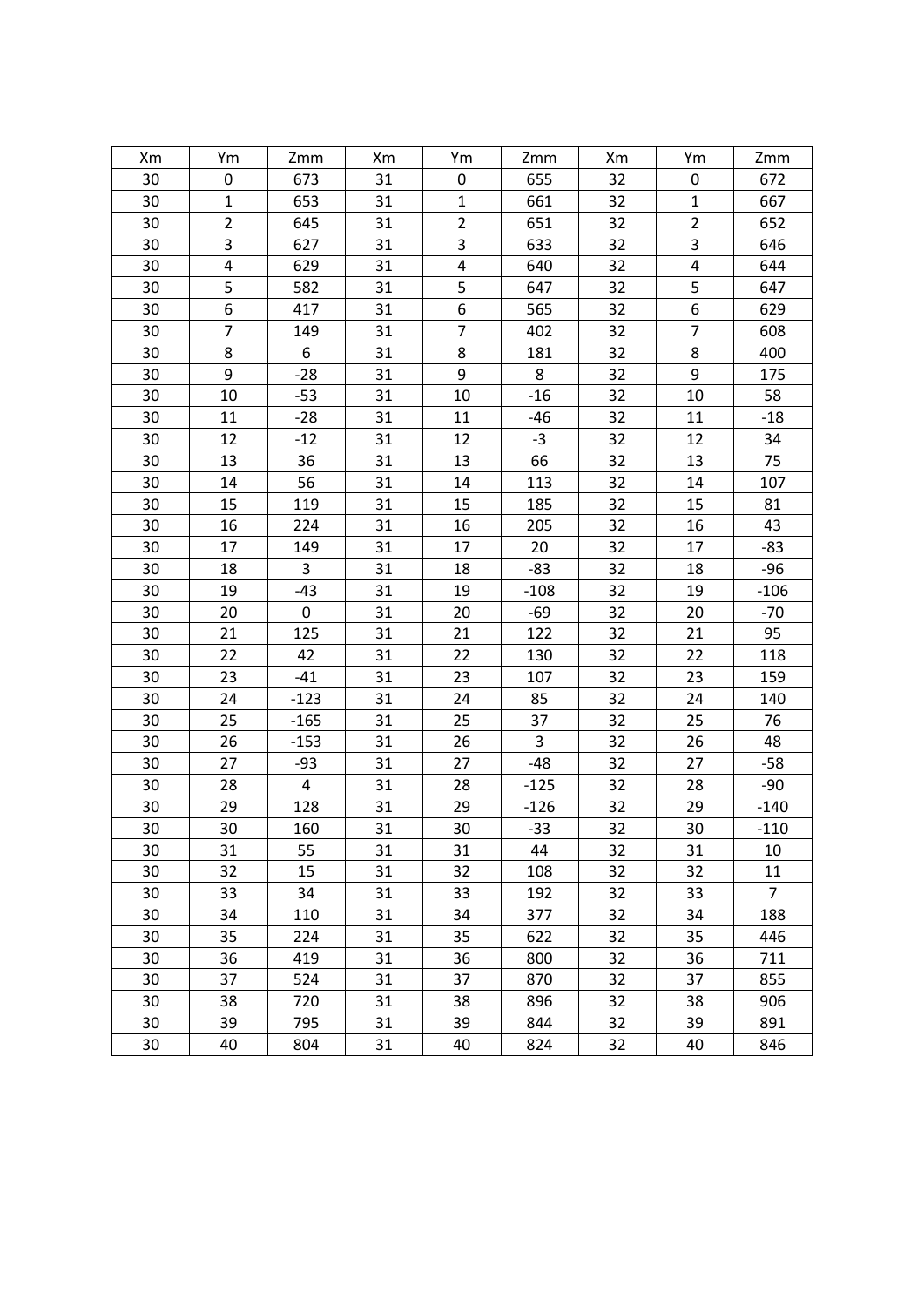| Xm | Ym             | Zmm    | Xm | Ym               | Zmm                     | Xm | Ym             | Zmm    |
|----|----------------|--------|----|------------------|-------------------------|----|----------------|--------|
| 33 | 0              | 658    | 34 | 0                | 680                     | 35 | 0              | 675    |
| 33 | $\mathbf{1}$   | 660    | 34 | $\mathbf{1}$     | 665                     | 35 | $\mathbf{1}$   | 669    |
| 33 | $\overline{2}$ | 655    | 34 | $\overline{2}$   | 647                     | 35 | $\overline{2}$ | 666    |
| 33 | 3              | 647    | 34 | 3                | 648                     | 35 | 3              | 661    |
| 33 | 4              | 642    | 34 | 4                | 646                     | 35 | 4              | 674    |
| 33 | 5              | 646    | 34 | 5                | 651                     | 35 | 5              | 652    |
| 33 | 6              | 634    | 34 | 6                | 652                     | 35 | 6              | 648    |
| 33 | $\overline{7}$ | 629    | 34 | $\overline{7}$   | 647                     | 35 | $\overline{7}$ | 648    |
| 33 | 8              | 572    | 34 | 8                | 607                     | 35 | 8              | 623    |
| 33 | 9              | 400    | 34 | $\boldsymbol{9}$ | 528                     | 35 | 9              | 587    |
| 33 | 10             | 180    | 34 | 10               | 307                     | 35 | 10             | 478    |
| 33 | 11             | 86     | 34 | 11               | 142                     | 35 | 11             | 268    |
| 33 | 12             | 22     | 34 | 12               | 20                      | 35 | 12             | 84     |
| 33 | 13             | $-7$   | 34 | 13               | $-50$                   | 35 | 13             | $-42$  |
| 33 | 14             | $-41$  | 34 | 14               | $-93$                   | 35 | 14             | $-104$ |
| 33 | 15             | $-97$  | 34 | 15               | $-101$                  | 35 | 15             | $-142$ |
| 33 | 16             | $-80$  | 34 | 16               | $-84$                   | 35 | 16             | $-123$ |
| 33 | 17             | $-93$  | 34 | 17               | $-140$                  | 35 | 17             | $-184$ |
| 33 | 18             | $-124$ | 34 | 18               | $-165$                  | 35 | 18             | $-129$ |
| 33 | 19             | $-122$ | 34 | 19               | $-136$                  | 35 | 19             | $-90$  |
| 33 | 20             | 9      | 34 | 20               | 20                      | 35 | 20             | 12     |
| 33 | 21             | 43     | 34 | 21               | $\mathbf{1}$            | 35 | 21             | $-63$  |
| 33 | 22             | 23     | 34 | 22               | $-78$                   | 35 | 22             | $-153$ |
| 33 | 23             | 66     | 34 | 23               | -46                     | 35 | 23             | $-120$ |
| 33 | 24             | 136    | 34 | 24               | -8                      | 35 | 24             | $-35$  |
| 33 | 25             | 100    | 34 | 25               | 92                      | 35 | 25             | 104    |
| 33 | 26             | 55     | 34 | 26               | 80                      | 35 | 26             | 163    |
| 33 | 27             | 48     | 34 | 27               | $\overline{\mathbf{3}}$ | 35 | 27             | 142    |
| 33 | 28             | $-95$  | 34 | 28               | $-16$                   | 35 | 28             | 50     |
| 33 | 29             | $-149$ | 34 | 29               | $-65$                   | 35 | 29             | $-22$  |
| 33 | 30             | $-128$ | 34 | 30               | $-102$                  | 35 | 30             | $-47$  |
| 33 | 31             | -49    | 34 | 31               | $-74$                   | 35 | 31             | $-86$  |
| 33 | 32             | $-19$  | 34 | 32               | $-5$                    | 35 | 32             | $-38$  |
| 33 | 33             | $-78$  | 34 | 33               | $-13$                   | 35 | 33             | 32     |
| 33 | 34             | $-29$  | 34 | 34               | $-23$                   | 35 | 34             | 52     |
| 33 | 35             | 211    | 34 | 35               | 59                      | 35 | 35             | 47     |
| 33 | 36             | 496    | 34 | 36               | 310                     | 35 | 36             | 173    |
| 33 | 37             | 747    | 34 | 37               | 581                     | 35 | 37             | 168    |
| 33 | 38             | 852    | 34 | 38               | 757                     | 35 | 38             | 617    |
| 33 | 39             | 899    | 34 | 39               | 812                     | 35 | 39             | 739    |
| 33 | 40             | 846    | 34 | 40               | 793                     | 35 | 40             | 774    |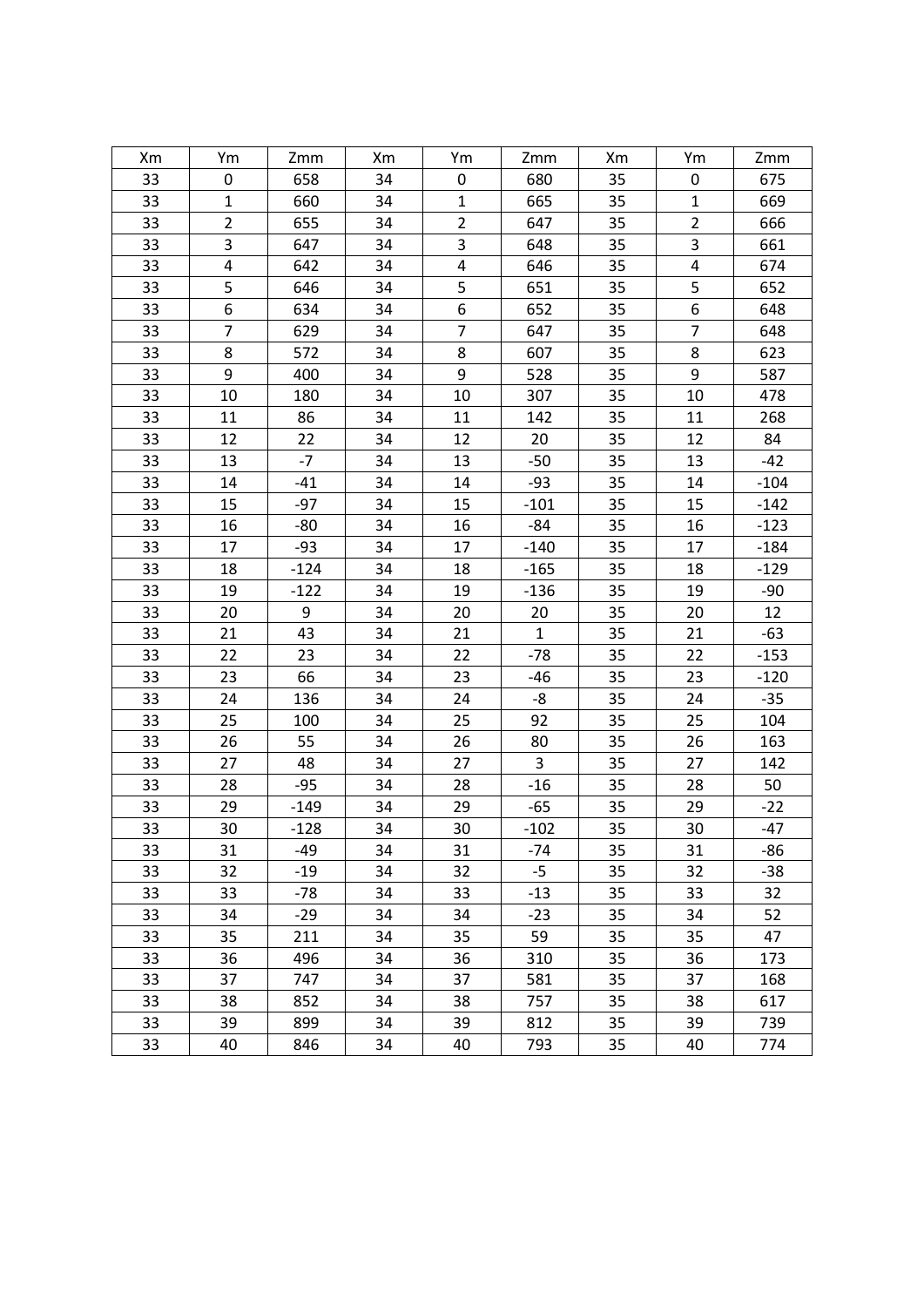| Xm | Ym             | Zmm    | Xm | Ym               | Zmm    | Xm | Ym             | Zmm       |
|----|----------------|--------|----|------------------|--------|----|----------------|-----------|
| 36 | 0              | 694    | 37 | $\pmb{0}$        | 702    | 38 | 0              | 704       |
| 36 | $\mathbf{1}$   | 665    | 37 | $\mathbf{1}$     | 675    | 38 | $\mathbf{1}$   | 686       |
| 36 | $\overline{2}$ | 661    | 37 | $\overline{2}$   | 668    | 38 | $\overline{2}$ | 678       |
| 36 | 3              | 660    | 37 | 3                | 660    | 38 | 3              | 669       |
| 36 | 4              | 656    | 37 | $\pmb{4}$        | 661    | 38 | 4              | 659       |
| 36 | 5              | 656    | 37 | 5                | 646    | 38 | 5              | 650       |
| 36 | 6              | 640    | 37 | $\boldsymbol{6}$ | 632    | 38 | 6              | 655       |
| 36 | $\overline{7}$ | 646    | 37 | $\overline{7}$   | 640    | 38 | $\overline{7}$ | 659       |
| 36 | 8              | 646    | 37 | $\bf 8$          | 635    | 38 | 8              | 647       |
| 36 | 9              | 614    | 37 | 9                | 628    | 38 | 9              | 652       |
| 36 | 10             | 572    | 37 | 10               | 617    | 38 | 10             | 629       |
| 36 | 11             | 487    | 37 | 11               | 590    | 38 | 11             | 615       |
| 36 | 12             | 315    | 37 | 12               | 480    | 38 | 12             | 542       |
| 36 | 13             | 92     | 37 | 13               | 212    | 38 | 13             | 428       |
| 36 | 14             | $-97$  | 37 | 14               | 24     | 38 | 14             | 166       |
| 36 | 15             | $-176$ | 37 | 15               | $-196$ | 38 | 15             | $\pmb{0}$ |
| 36 | 16             | $-194$ | 37 | 16               | $-216$ | 38 | 16             | $-159$    |
| 36 | 17             | $-64$  | 37 | 17               | $-178$ | 38 | 17             | $-155$    |
| 36 | 18             | $-140$ | 37 | 18               | $-122$ | 38 | 18             | $-76$     |
| 36 | 19             | $-107$ | 37 | 19               | $-91$  | 38 | 19             | 11        |
| 36 | 20             | $-28$  | 37 | 20               | $-12$  | 38 | 20             | 86        |
| 36 | 21             | $-11$  | 37 | 21               | 22     | 38 | 21             | 63        |
| 36 | 22             | $-132$ | 37 | 22               | $-26$  | 38 | 22             | $-10$     |
| 36 | 23             | $-132$ | 37 | 23               | $-74$  | 38 | 23             | $-62$     |
| 36 | 24             | $-59$  | 37 | 24               | $-112$ | 38 | 24             | $-116$    |
| 36 | 25             | 8      | 37 | 25               | $-76$  | 38 | 25             | $-119$    |
| 36 | 26             | 179    | 37 | 26               | 39     | 38 | 26             | $-68$     |
| 36 | 27             | 197    | 37 | 27               | 204    | 38 | 27             | 50        |
| 36 | 28             | 124    | 37 | 28               | 189    | 38 | 28             | 220       |
| 36 | 29             | $-3$   | 37 | 29               | 86     | 38 | 29             | 195       |
| 36 | 30             | $-71$  | 37 | 30               | $-18$  | 38 | 30             | 40        |
| 36 | 31             | $-68$  | 37 | 31               | $-39$  | 38 | 31             | $-36$     |
| 36 | 32             | -82    | 37 | 32               | $-58$  | 38 | 32             | $-76$     |
| 36 | 33             | $-56$  | 37 | 33               | $-97$  | 38 | 33             | $-111$    |
| 36 | 34             | $-3$   | 37 | 34               | -72    | 38 | 34             | -85       |
| 36 | 35             | 50     | 37 | 35               | $-1$   | 38 | 35             | 66        |
| 36 | 36             | 147    | 37 | 36               | 184    | 38 | 36             | 217       |
| 36 | 37             | 321    | 37 | 37               | 337    | 38 | 37             | 365       |
| 36 | 38             | 552    | 37 | 38               | 529    | 38 | 38             | 536       |
| 36 | 39             | 734    | 37 | 39               | 680    | 38 | 39             | 713       |
| 36 | 40             | 757    | 37 | 40               | 740    | 38 | 40             | 758       |